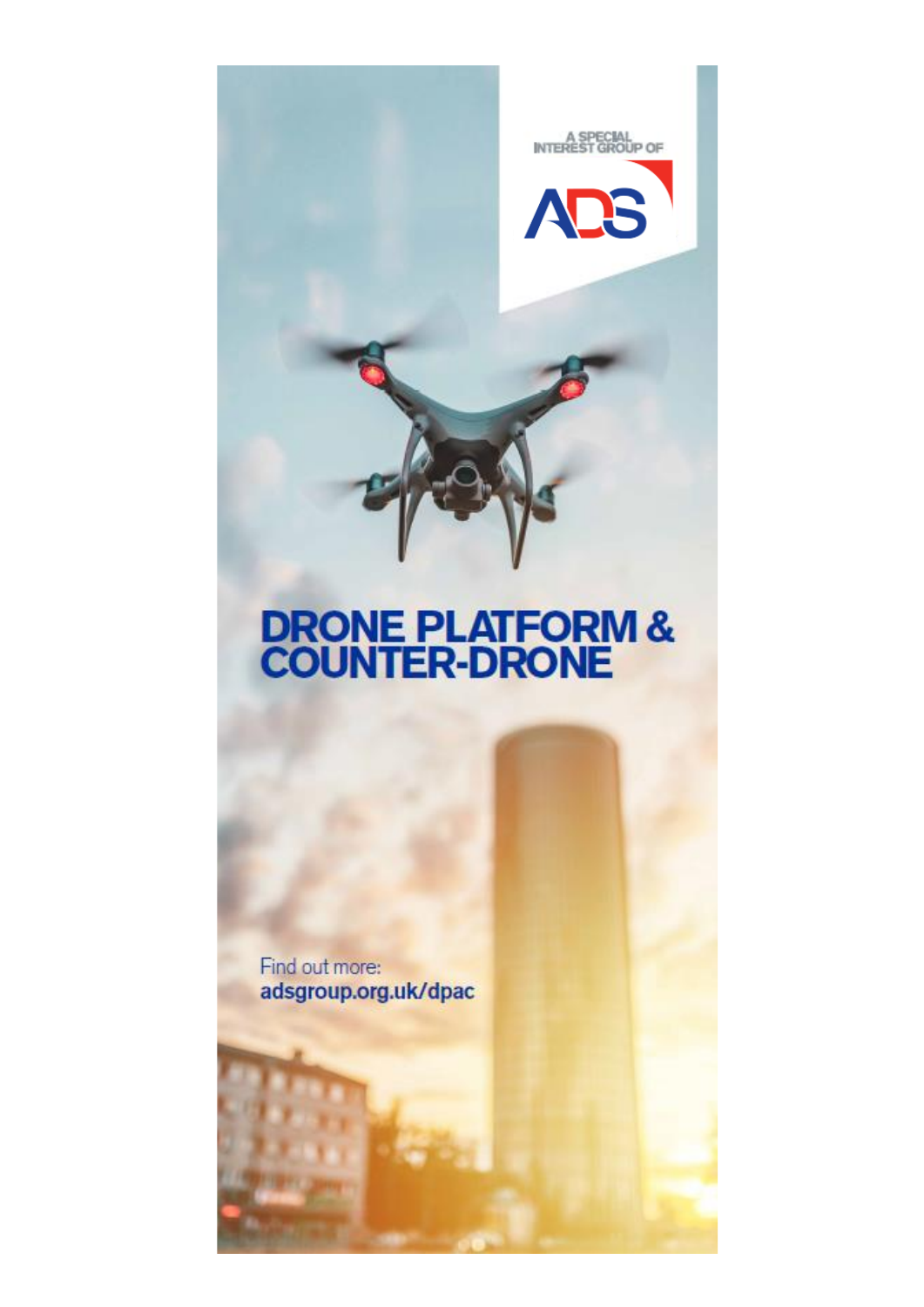# **The Drone Platform and Counter-Drone Group (DPAC) is a special interest group of the premier trade organisation, ADS, and we focus on the Defence and Security market.**

There are around 55 organisations represented in DPAC broadly representing providers of:

- Drone platforms
- Drone services
- Counter-drone capabilities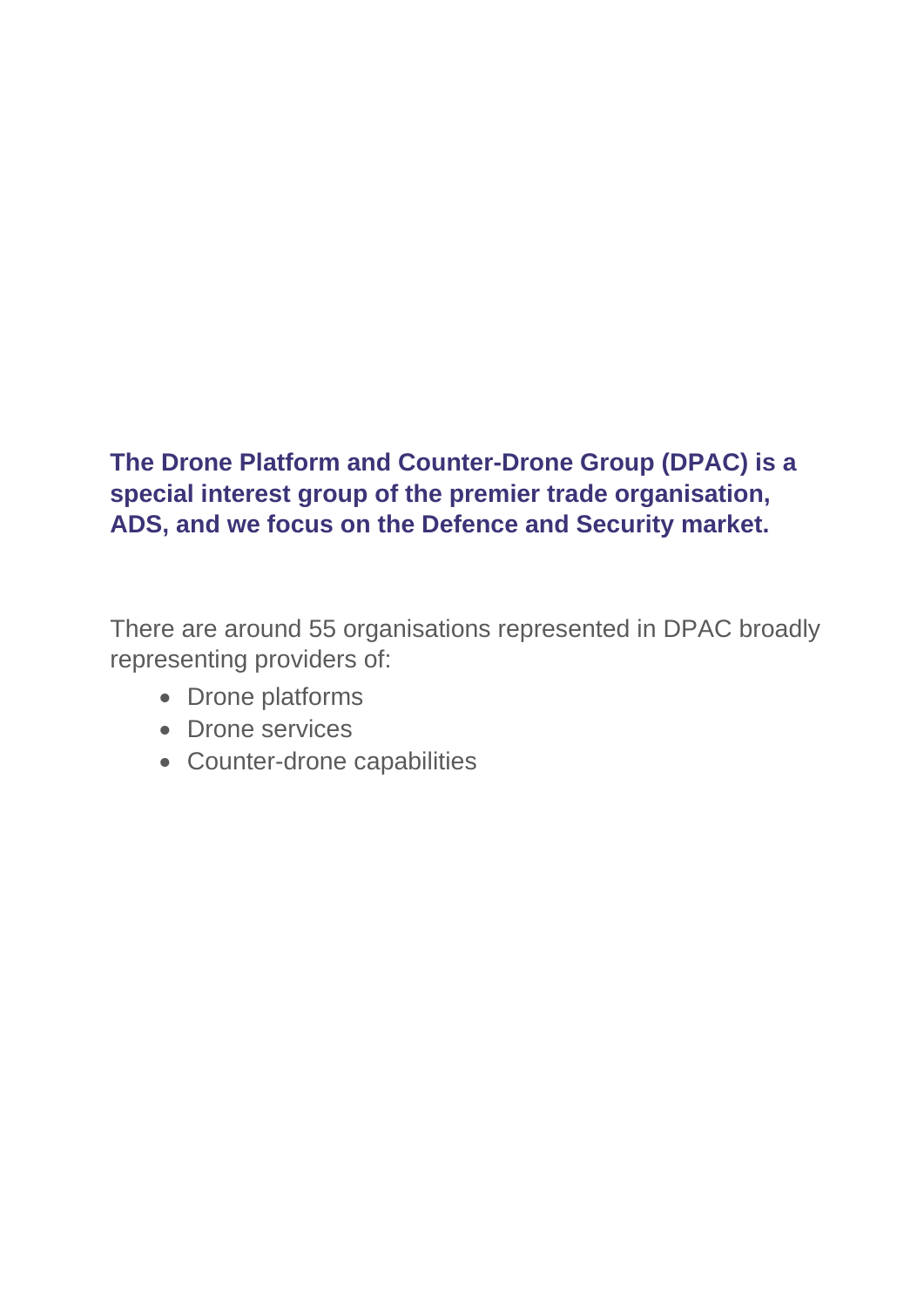# **DPAC aims to:**

- **Inform and influence UK regulation:** to remove and find work arounds for current restrictions in the UK market.
- **Facilitate internal networking and opportunities:** to increase sales and BD opportunities for members.
- **Inform and influence Government requirements:** to help shape Government demand for counter-drone platforms.
- **Inform and influence drone standards and architectures:** to help members design platforms which are interoperable and fit for the future.
- **Help increase access to the export market:** to unblock restrictions and increase foreign market opportunities.

For further information and enquiries on engaging with DPAC members contact:

**E: [brian.hampson@adsgroup.org.uk](mailto:brian.hampson@adsgroup.org.uk)**

**T: 020 7091 7816**

**adsgroup.org.uk/dpac**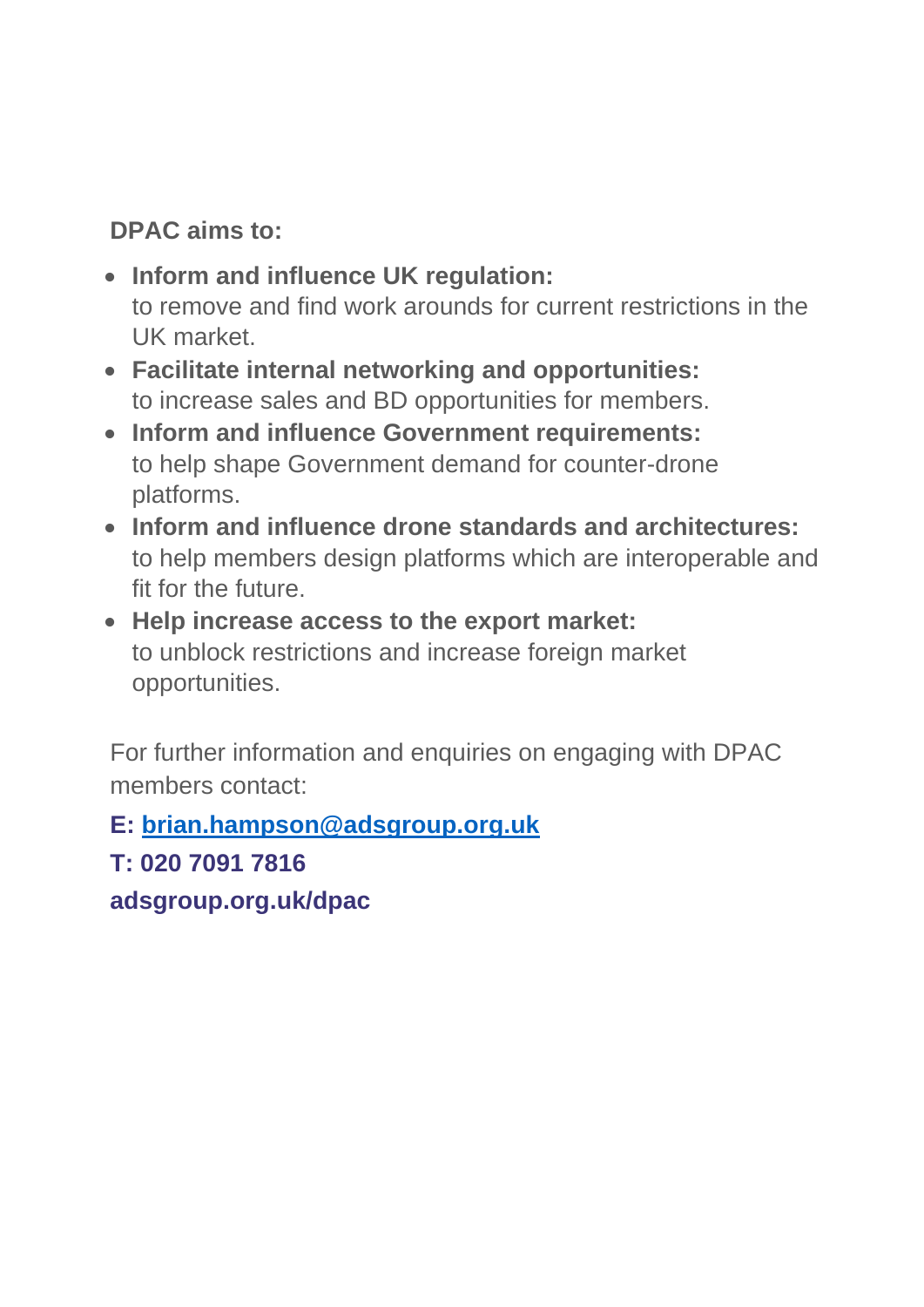# **Allen-Vanguard Ltd**

Bobby Strawbridge, Director, Business Development Tel: +1 613 288 5625 Email: [Bobby.Strawbridge@allenvanguard.com](mailto:Bobby.Strawbridge@allenvanguard.com) Website: [www.allenvanguard.com](http://www.allenvanguard.com/)

Allen-Vanguard has capitalized on its world leading Counter RCIED pedigree and developed a tailored capability that will deliver an assured protection zone that will deny access to commercial drones. ANCILE™ was developed to deliver optimized RF inhibition waveforms that will disrupt the wide variety of command and control protocols, ensuring a robust and effective no-fly zone that can be applied to convoy protection, operational bases, and facilities alike.

## **Anduril Industries**

Paul Hollingshead, Head of EMEA Tel: 07415 546546 Email: [phollingshead@anduril.com](mailto:phollingshead@anduril.com) Website: [www.anduril.com](http://www.anduril.com/)

Anduril Industries is a defence technology company bringing the latest in Artificial Intelligence and autonomy to national security. Anduril has developed autonomous target acquisition technology integrating radar, radio frequency and electro-optical/infrared detection to rapidly acquire UAS threats and provide human operators with the information required to defeat them using integrated kinetic or non-kinetic effectors. Our AIenabled software, Lattice, fuses sensor systems and prioritizes for accuracy, enabling a robust and adaptable end-to-end solution.

# **Angoka Ltd**

Yuri Andersson/Cristina Jerney, CEO/Marketing and Communications **Executive** Tel: 07711 581557 / 07465 973406 Email: [y.andersson@angoka.io](mailto:y.andersson@angoka.io) / [c.jerney@angoka.io](mailto:c.jerney@angoka.io) Website: [www.angoka.io](http://www.angoka.io/)

ANGOKA is an IoT security company focused on protecting M2M communications for Smart Cities and Mobility. With an increase of inherently insecure networks coming online with the boom of IoT, ANGOKA's solutions safeguard critical machine-to-machine communication integrity and data provenance, creating trusted connections, even in untrustworthy networks. Our patented technology secures communications between connected devices using an embedded hardware unit that provides ultra-secure authentication and encryption and is applicable to communications to and from drones.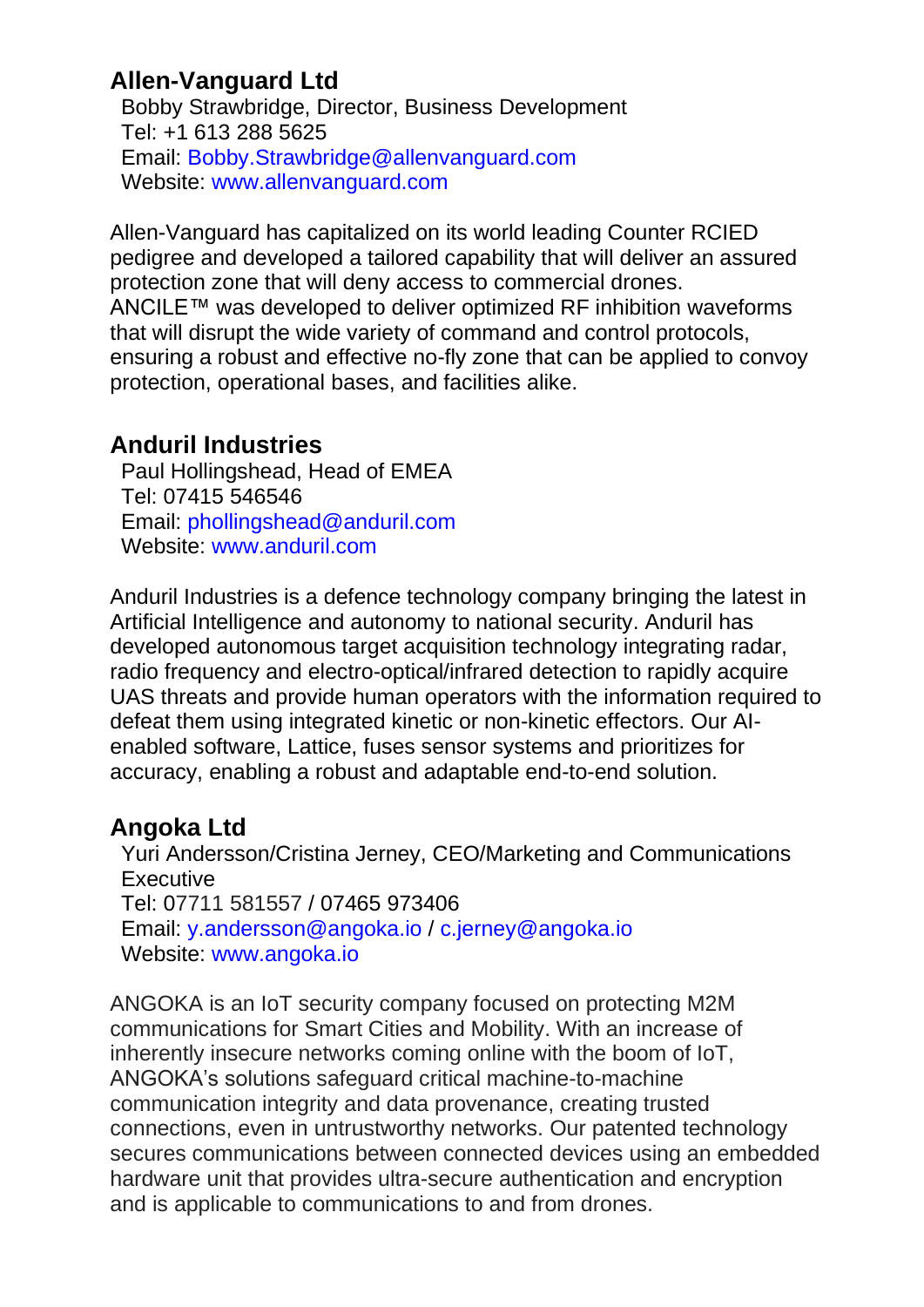## **Aveillant Ltd**

Dr Dominic Walker, CEO Tel: 07702 509358 Email: [dominic.walker@aveillant.com](mailto:dominic.walker@aveillant.com) Website: [www.aveillant.com](http://www.aveillant.com/)

Aveillant developed the Gamekeeper radar to detect, track and classify small Unmanned Air Systems in 3 dimensions to a range of 7.5km.

It continuously "floodlights" the entire field of view providing location and velocity of every object detected. Advanced algorithms use "micro-Doppler" target signatures to classify drones and filter out other targets.

Gamekeeper is installed at international airports including London Heathrow and Paris Charles de Gaulle and has also been fielded in coastal and urban environments in Monaco and Singapore.

#### **Awerian**

Rob Cook, Consultant Tel: 01763 262626 Email: [enquries@awerian.net](mailto:enquries@awerian.net) Website: [awerian.net](https://awerian.net/)

Awerian is an independent technology company where scientists and engineers collaborate to invent, design, and develop new products and technologies. Working across a wide spectrum of industries, we create breakthrough solutions that bring strong commercial value to clients and the benefits of technology to all. Our contributions have been wideranging, encompassing early-stage exploratory science and proof-ofconcept demonstrators right through to providing obsolescence management for complete, production-ready designs for ground-based radar systems.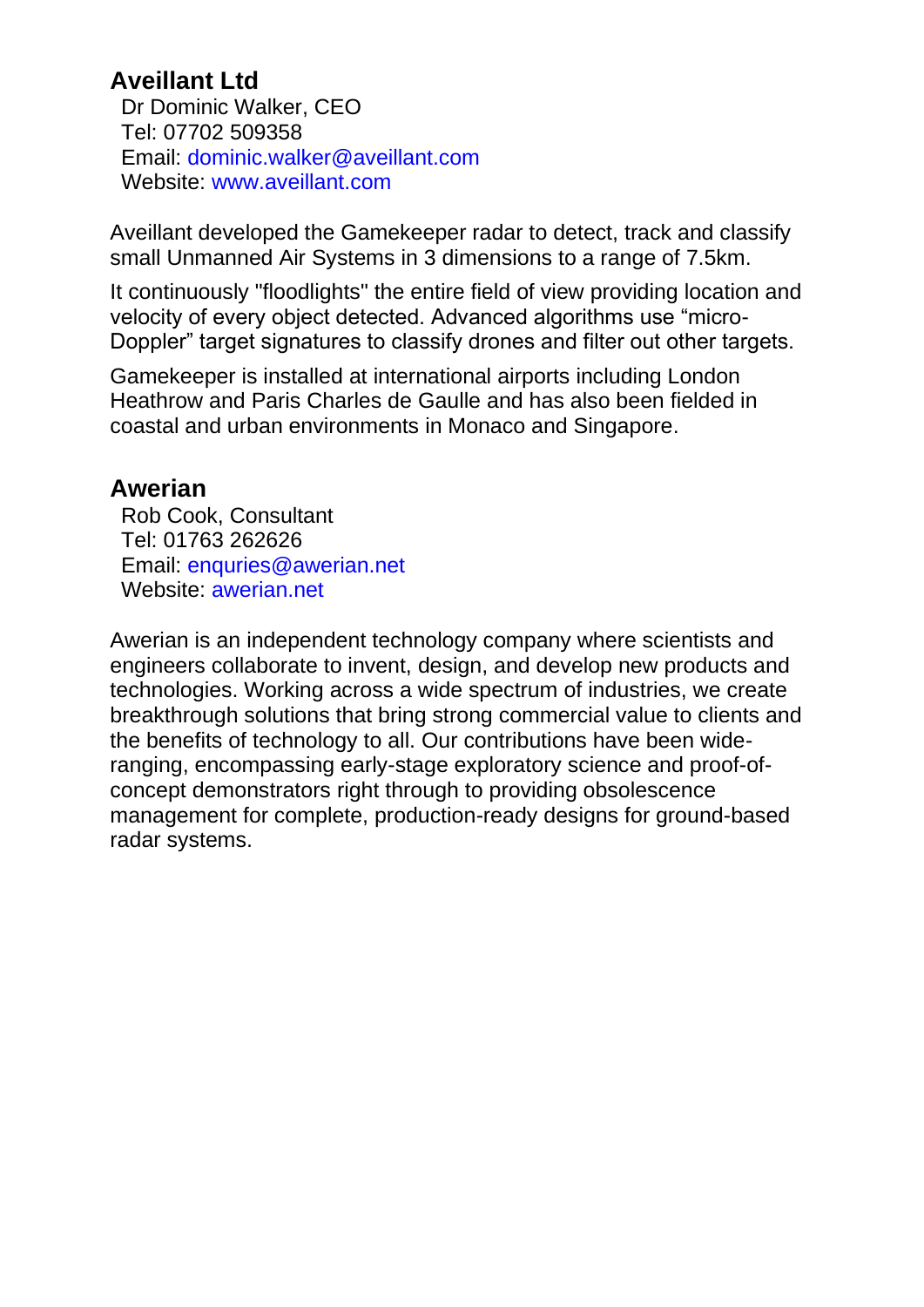# **Blighter Surveillance Systems Ltd**

James Long, Chief Operating Officer Tel: 01223 491122 Email: [hello@blighter.com](mailto:hello@blighter.com) Website: [www.blighter.com](http://www.blighter.com/)

Blighter designs and manufactures world-beating 2D and 3D electronicscanning ground-based radars. These radars can accurately detect drones, people, vehicles, and boats.

Blighter radars are key sensors in surveillance and counter-drone (C-UAS) applications all over the world and are currently used in 35+ countries. Our radars deliver 24/7 security protection along national borders, coastlines and at military bases.

Our radars also protect critical national infrastructure (CNI) sites, including airports, power plants and oil and gas facilities.

## **Bluematch Global Ltd**

Simon Foreman, Director Tel: 07818 051234 Email: [simon.foreman@bluematchglobal.co.uk](mailto:simon.foreman@bluematchglobal.co.uk)

BlueMATCH Global brings knowledge and expertise to the growing world of technology innovation and implementation. We have over 20 years' experience in complicated technology-based solutions in both commercial and government sectors.

Our team has worked extensively in the drone and counter-drone sectors. This includes service-based offerings, single system solutions focused on critical problems, and multi-system capability.

We will operate in your business style or, if preferable, under an independent BlueMATCH Global Ltd banner.

# **Boeing Defence UK Ltd**

Website: [www.boeing.co.uk](https://www.boeing.co.uk/)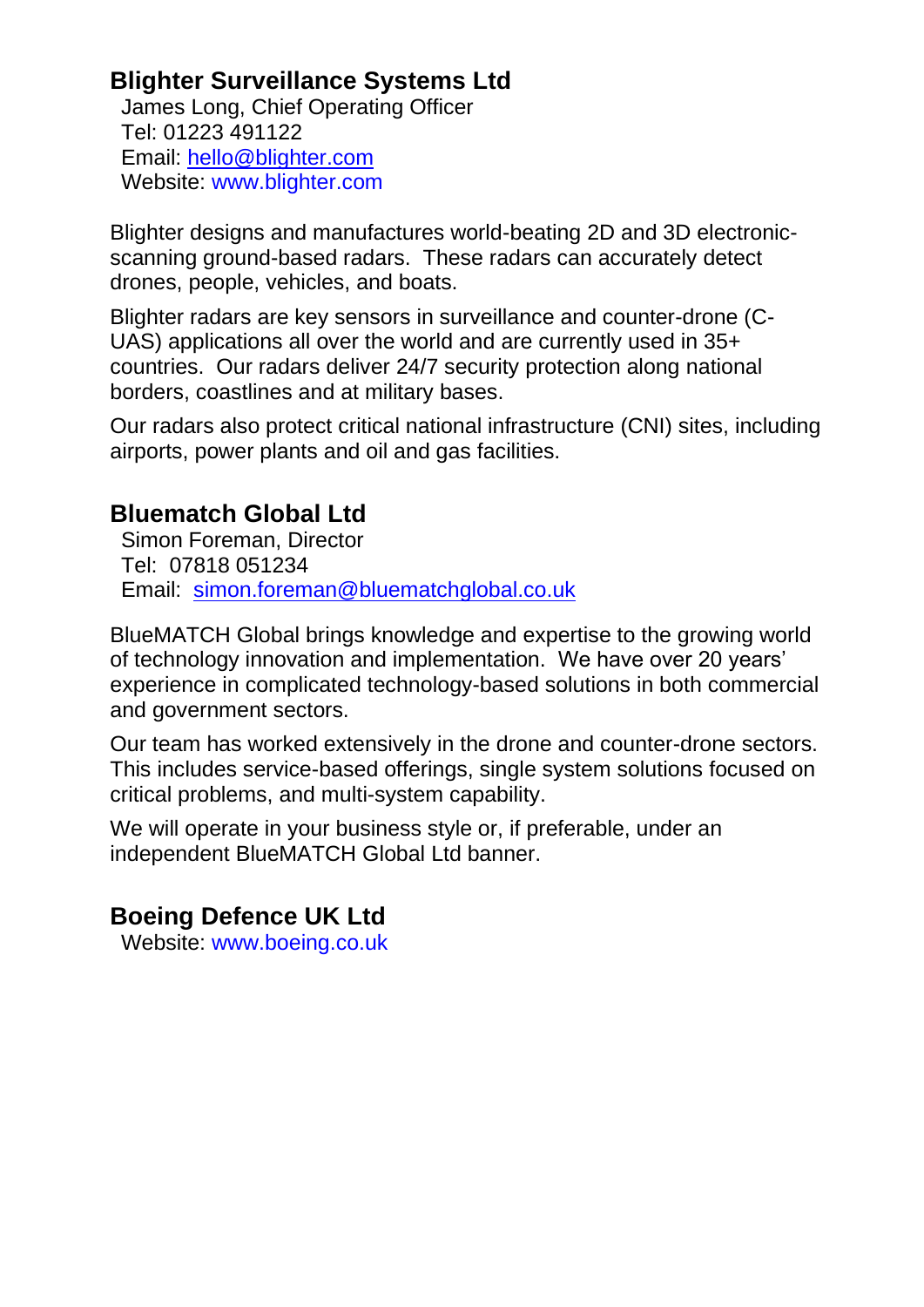# **Candy Group**

George Rawlings, Director of Operations Tel: 07984 660389 Email: [george.rawlings@candygroupglobal.com](mailto:george.rawlings@candygroupglobal.com) Website: [www.candygroupglobal.com](http://www.candygroupglobal.com/)

Candy Group has been offering advisory support to OEMs, Governments, Prime Contractors and commercial users on UAV and C-UAV solutions for over a decade. We operate globally, with manufacturers and strategic partners to provide turnkey solutions (using a range of modern platforms, sensors, and technology) bespoke to client's requirements.

## **CDS Defence & Security**

Andrew Emmett, Business Development Lead Tel: 07825 663807 Email: [andy.emmett@cdsds.uk](mailto:andy.emmett@cdsds.uk) Website: [www.cdsds.uk](http://www.cdsds.uk/)

CDS-DS have led international safety, airworthiness and certification teams on UAVs, helicopters, large aircraft, and fast jet projects (Military & Civil).

Knowledge of systems engineering, within support engineering arena, to design and develop performance-based support solutions and integrated product support, covering UK, US, French and European helicopter platforms including air-launched weapons systems.

Experience of Design Organisation and Maintenance Organisation audits on behalf of the UK Government, led projects to enable large companies to obtain Part-21, Part-145 and Part-M certification.

Our team is conversant with all applicable standards including, but not limited to, EASA Part 21G/J, Part 145, Part M, CS E, CS23, CS25, CS27, CS29, Def Stan 00-970, Mil Hdbk 516 and STANAG 4671 (UAV Airworthiness).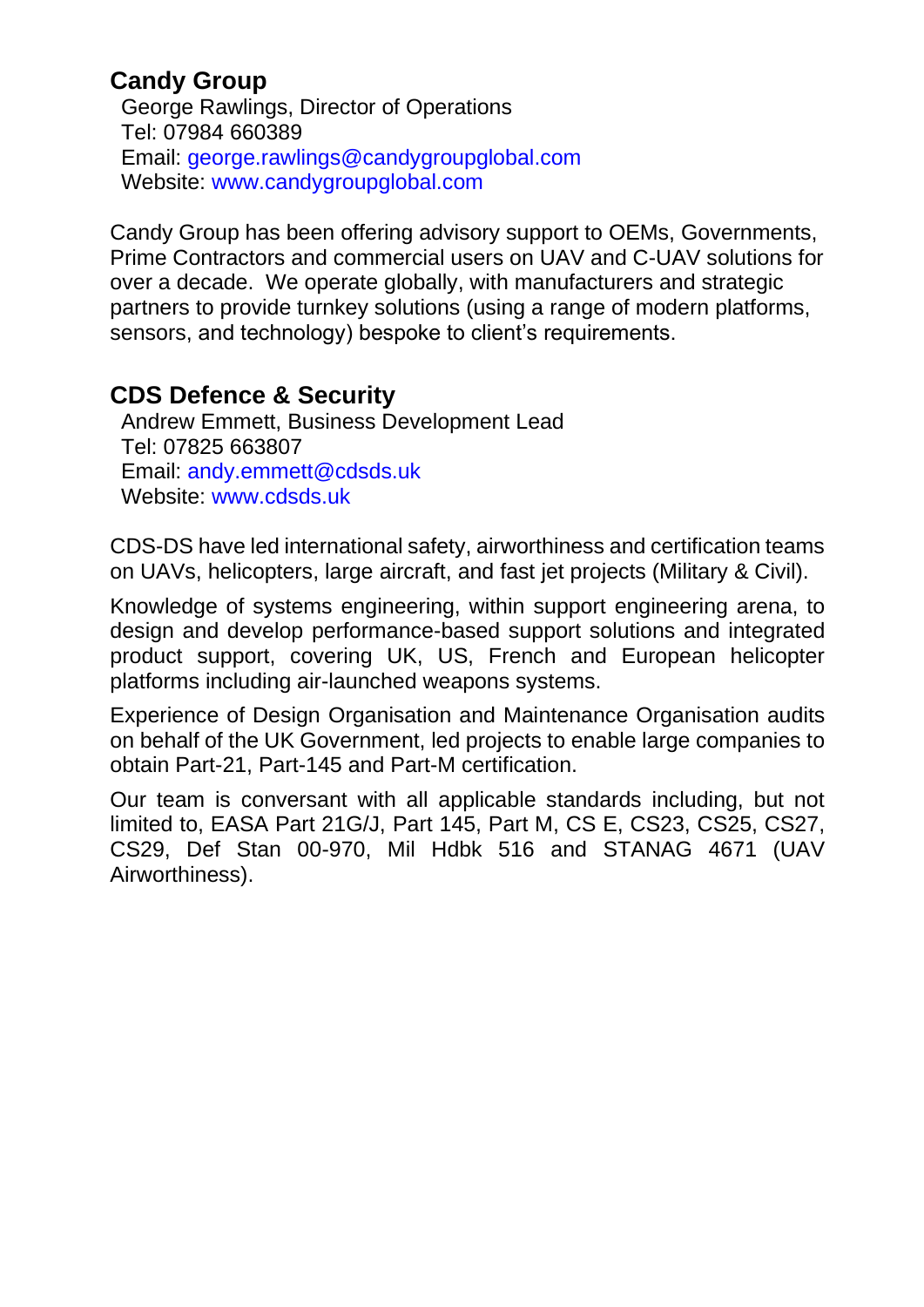# **Chess Dynamics Ltd**

David Eldridge, Sales and Marketing Director Tel: 01403 627331 Email: [david.eldridge@chess-dynamics.com](mailto:david.eldridge@chess-dynamics.com) Website: [www.chess-dynamics.com](http://www.chess-dynamics.com/)

Chess provides surveillance systems to detect, track, locate and identify threats over extended ranges. Our innovative systems can be fixed, static or mobile and are perfectly suited to protect our customers' most critical assets. Our products are rugged to provide maximum availability and to withstand the harshest environments. We take advantage of the latest advances in technology to provide solutions which are modular, scalable and provide persistent surveillance and total protection with lower operating costs.

## **Collins Aerospace**

Sean Camilleri, Principal Strategic Development Manager Tel: 07771 852371 Email: [sean.camilleri@collins.com](mailto:sean.camilleri@collins.com) Website: [www.collinsaerospace.com](file:///C:/Users/scamille/Downloads/www.collinsaerospace.com)

Drawing upon our avionics expertise, we bring enhanced situational awareness, surveillance, navigation, and communications to unmanned systems in some of the world's toughest environments. Our systems assist where mission demands prohibit manned aircraft. From advanced flight control, navigation, communication, and sensors to fully integrated open architecture systems and a worldwide support network, our rugged, flexible solutions provide a low cost of ownership and enable mission success.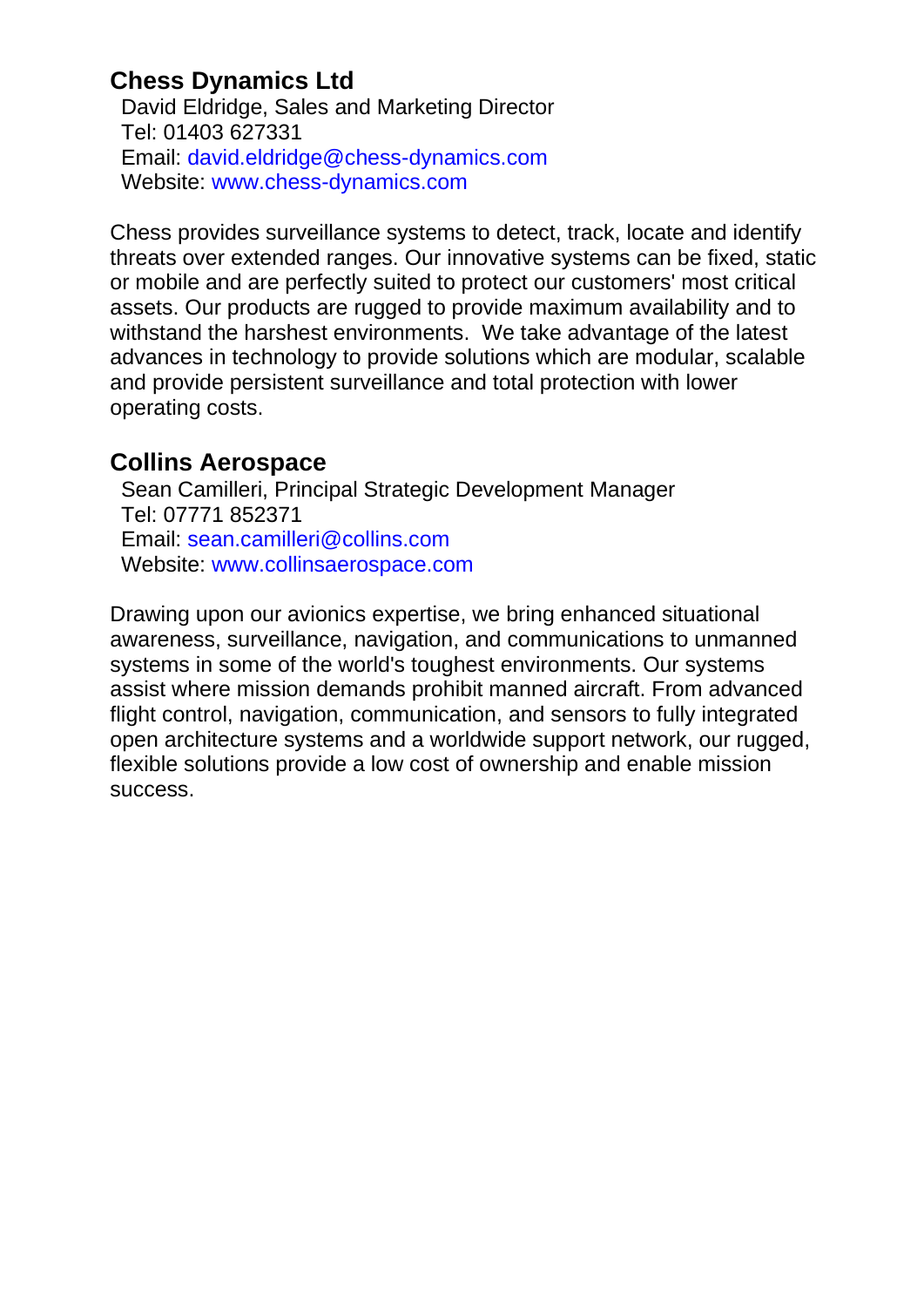# **Cranfield Defence & Security**

T.C. Bidie, Business Development Tel: 07796714137 Email: [t.bidie@cranfield.ac.uk](mailto:t.bidie@cranfield.ac.uk) Website: [www.cranfield.ac.uk/themes/defence-and-security](https://www.cranfield.ac.uk/themes/defence-and-security)

With an unrivalled reputation for defence education, research and consultancy, Cranfield Defence & Security's expertise is trusted by governments, armed forces, industry, and security services around the world.

Cranfield University has just taken delivery of its new £65 million Digital Aviation Research and Technology Centre (DARTeC), built to spearhead the UK's research into digital aviation technology. Integrating drones into civilian airspace is top of the list of the university's list of research areas for DARTeC.

Cranfield's own global research airport provides Companies with the platform to demonstrate some of the innovative ideas which might be applied to solve real-life challenges, recently teaming with BAE Systems to host a competition for offence and defence using unmanned air vehicles (UAVs).

# **CRFS Ltd**

Jon Bradley, VP Sales Tel: 01223 859500 Email: [enquiries@crfs.com](mailto:enquiries@crfs.com) Website: [www.crfs.com](http://www.crfs.com/)

RFeye is a proven and deployed technology for the detection and identification of drones utilised in many commercial counter drone systems. RF delivers geolocation of both drone and operator for immediate observation or prosecution. RF delivers early detection outside line of sight. RFeye can be used to target counter measures and pinpoint jamming frequencies. Key geolocation methodologies:

- Angle of Arrival (AOA) RFeye Array
- Time Difference of Arrival (TDOA & 3D TDOA) RFeye Node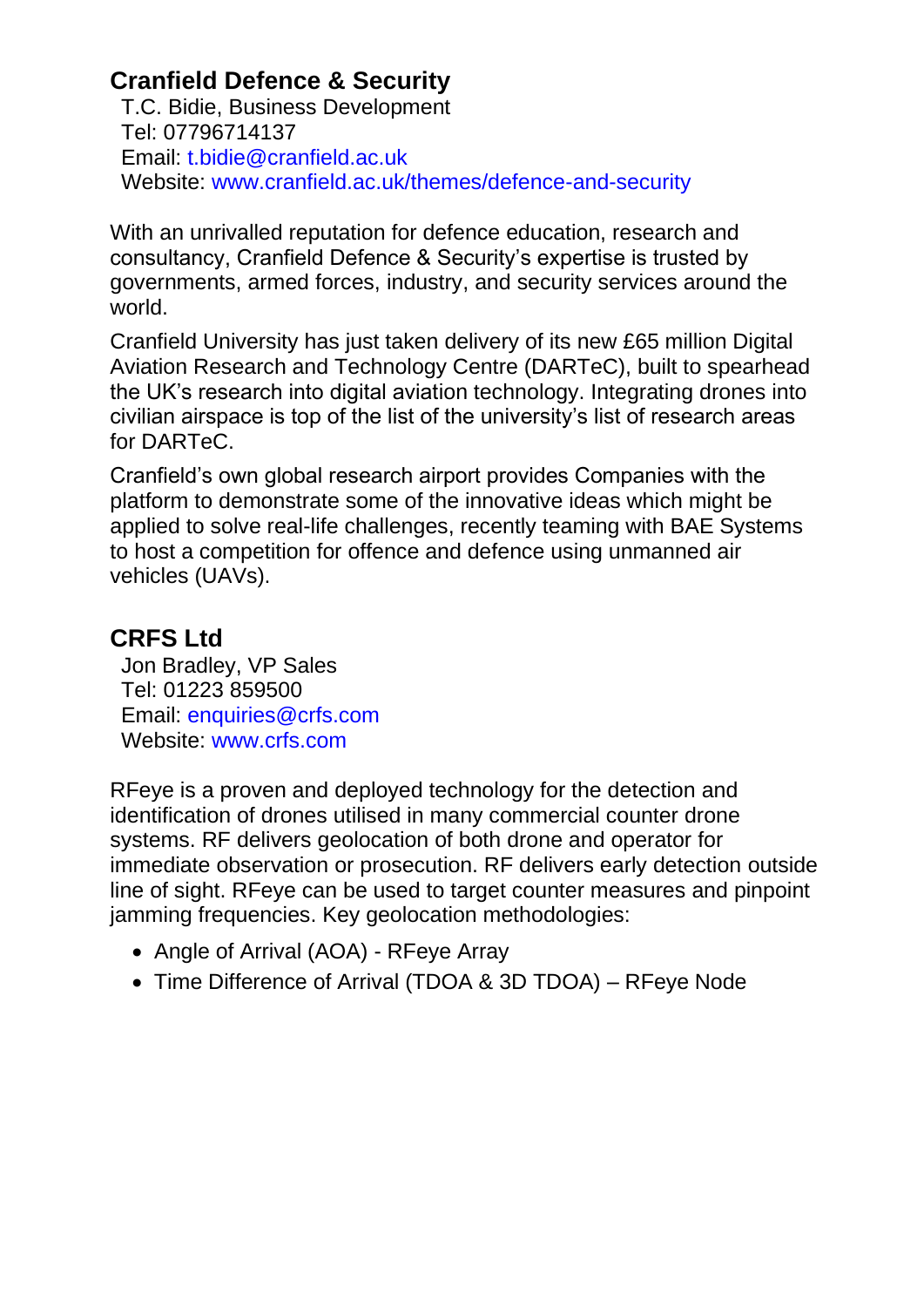# **DRAKON Group Ltd**

Tom Atkins, Director of Implementation Tel: 07717 688361 Email: [tatkins@drakongroup.com](mailto:tatkins@drakongroup.com) Website: [www.drakongroup.com](http://www.drakongroup.com/)

DRAKON Group is a British based international company specialising in the field of Bomb Disposal, Defence and Counter-Terror Services. Formed in 2016, we have expertise in all facets of Counter-Terrorism including: the incorporation of drones into Threat Mitigation and the use of counterdrone methods which we incorporate into our training and consultancy.

#### **Drone Evolution Ltd**

Toby Townrow, Communications Director Tel: 07966 665660 Email: [toby.townrow@dronevolution.co.uk](mailto:toby.townrow@dronevolution.co.uk) Website: [www.dronevolution.co.uk](http://www.dronevolution.co.uk/)

Drone Evolution makes people safer and organisations better by providing drone services and products. Our product range focuses on tethered drones that can stay in the air for 6 hours currently, but we will shortly be extending that to weeks. This has benefits for security, construction, emergency service response and much more. Our services are aimed at facilities management, construction, utilities, transport, and engineering.

## **Drumgrange Ltd**

Andrew Fergusson, Business Development Manager Land Systems Tel: 07770 796371 Email: [afergusson@drumgrange.com](mailto:afergusson@drumgrange.com) Website: [www.drumgrange.com](http://www.drumgrange.com/)

Drumgrange provides consultancy, design, development, manufacture and integration services for rugged, deployable Information Systems for the Land and Maritime domains. These include the integration of C4ISR systems, secure communications, GPS and Iridium navigation/tracking for surface craft and vehicles.

Drumgrange is an official Milestone VMS UK distributor. We are certified in the design, installation, and configuration of the full range of Milestone products, allowing Drumgrange to deliver, design and integrate solutions using on-prem or cloud.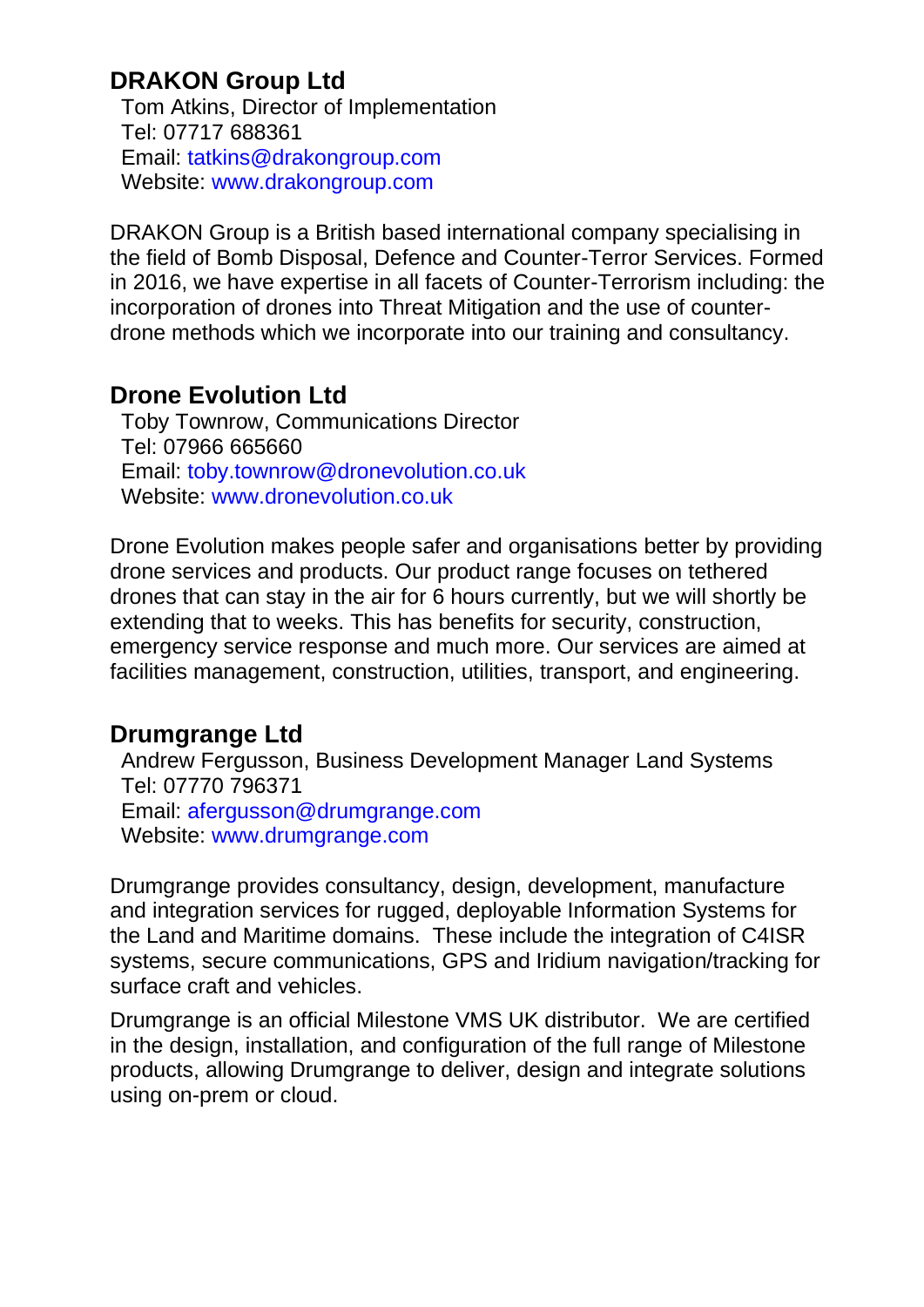# **Eagle Eye Innovations Ltd**

Sion Roberts, Managing Director Tel: 01522 687681 Email: [info@eeinnovationsltd.com](mailto:info@eeinnovationsltd.com) Website: [www.eeinnovationltd.com](http://www.eeinnovationltd.com/)

Eagle Eye Innovations are a team of UAV instructors and operators who specialise in training, support to operations, contracted turnkey ISR solutions, and consultancy services ranging from Sub-25 Kg Unmanned Aircraft Systems to Medium Altitude Long Endurance (MALE) Remotely Piloted Aircraft Systems (RPAS). EEI can provide you with the tools needed to operate UAS effectively and safely within a range of constrained environments. Our aircrew are the most experienced UAS operators available in Industry.

# **Eclipse Digital Solutions Ltd**

Daren Wood, Business Development Manager Tel: 07584 493338 Email: [daren@digitalsolutions.co.uk](mailto:daren@digitalsolutions.co.uk) Website: [www.eclipsedigital.co.uk](http://www.eclipsedigital.co.uk/)

Eclipse Digital Solutions Ltd is a supplier and installer of drone detection and mitigation systems. Having installed the first fully integrated drone detection and mitigation system into a European prison which has eliminated all drone incursions into its site.

We work with our clients to understand their requirements and only then do we provide and install the correct technology to meet the environmental and site's specific needs.

# **Enterprise Control Systems Ltd**

Paul Taylor, Director, Business Development Tel: 07775 763550 Email: [paul.taylor@enterprisecontrol.co.uk](mailto:paul.taylor@enterprisecontrol.co.uk) Website: [www.enterprisecontrol.co.uk](http://www.enterprisecontrol.co.uk/)

Designer, manufacturer, and supplier of specialist C-UAS Defeat capability utilising custom designed RF Inhibition techniques.

- Supplier of the Defeat capability of  $\bigotimes \square$   $\Rightarrow$  the Anti UAV Defence System. A TRL 9 capability deployed continuously on operations from 2016.
- Rapid development, testing and roll-out of custom C-UAS countermeasures in reaction to threat changes.
- Specialist 32m EMC test chamber facility enabling full investigation and testing of RF countermeasures in a controlled environment against flown UAS.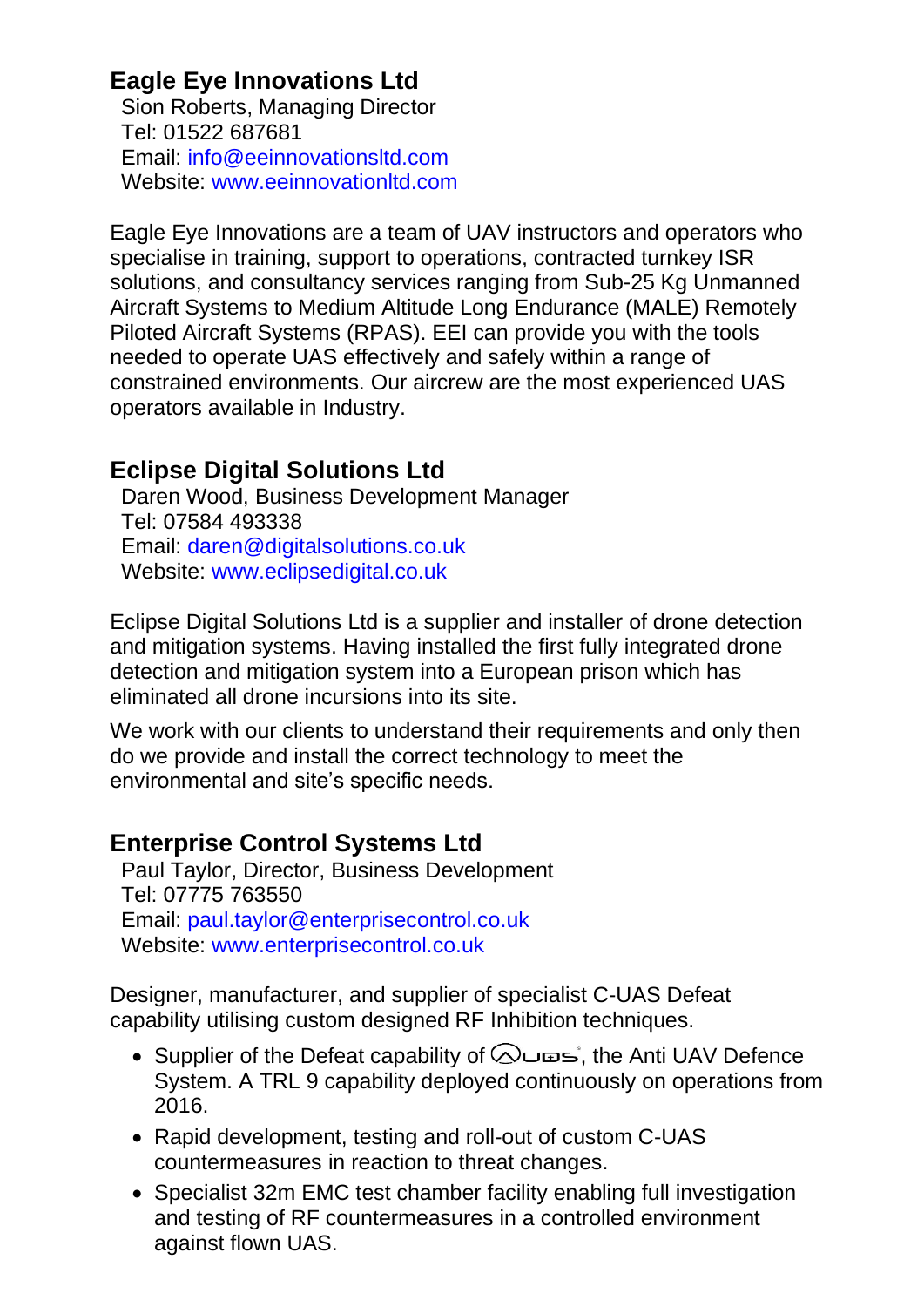# **ERCAS BV**

Daniel Anbary, Managing Director Tel: 0207 224 4425 / 07495 535206 Email: [dannya@ercasbv.com](mailto:dannya@ercasbv.com) Website: [www.rafael.co.il](http://www.rafael.co.il/)

Rafael Advanced Defense Systems Ltd. are the developer and supplier of Drone Dome – Counter UAS System to the UKMOD and other customers around the world.

Drone Dome and Drone Dome-L are integrated systems for Detection, Classification, Identification and Neutralisation of drones.

Aeronautics Systems Ltd. are the developer and supplier of Orbiter 3 - Small Tactical UAS (STUAS).

ERCAS BV is a fully owned subsidiary of Rafael.

Aeronautics is a subsidiary of Rafael.

# **Evolve Dynamics**

Website: [www.evolvedynamics.com](http://www.evolvedynamics.com/)

## **Extreme Cases Limited**

Hannah Swann, Operations Director Tel: 07399 412165 Email: [Hannah.swann@extreme-cases.com](mailto:Hannah.swann@extreme-cases.com) Website: [www.extreme-cases.com](http://www.extreme-cases.com/)

Extreme supply integral solutions to Drone platforms through innovative packaging solutions utilising soft tooling and a hybrid of materials. This is achieved with intelligent packaging allowing the end user to utilize their equipment within our packaging solution. This allows for COTS equipment to be ruggedized and become an integral part of the system.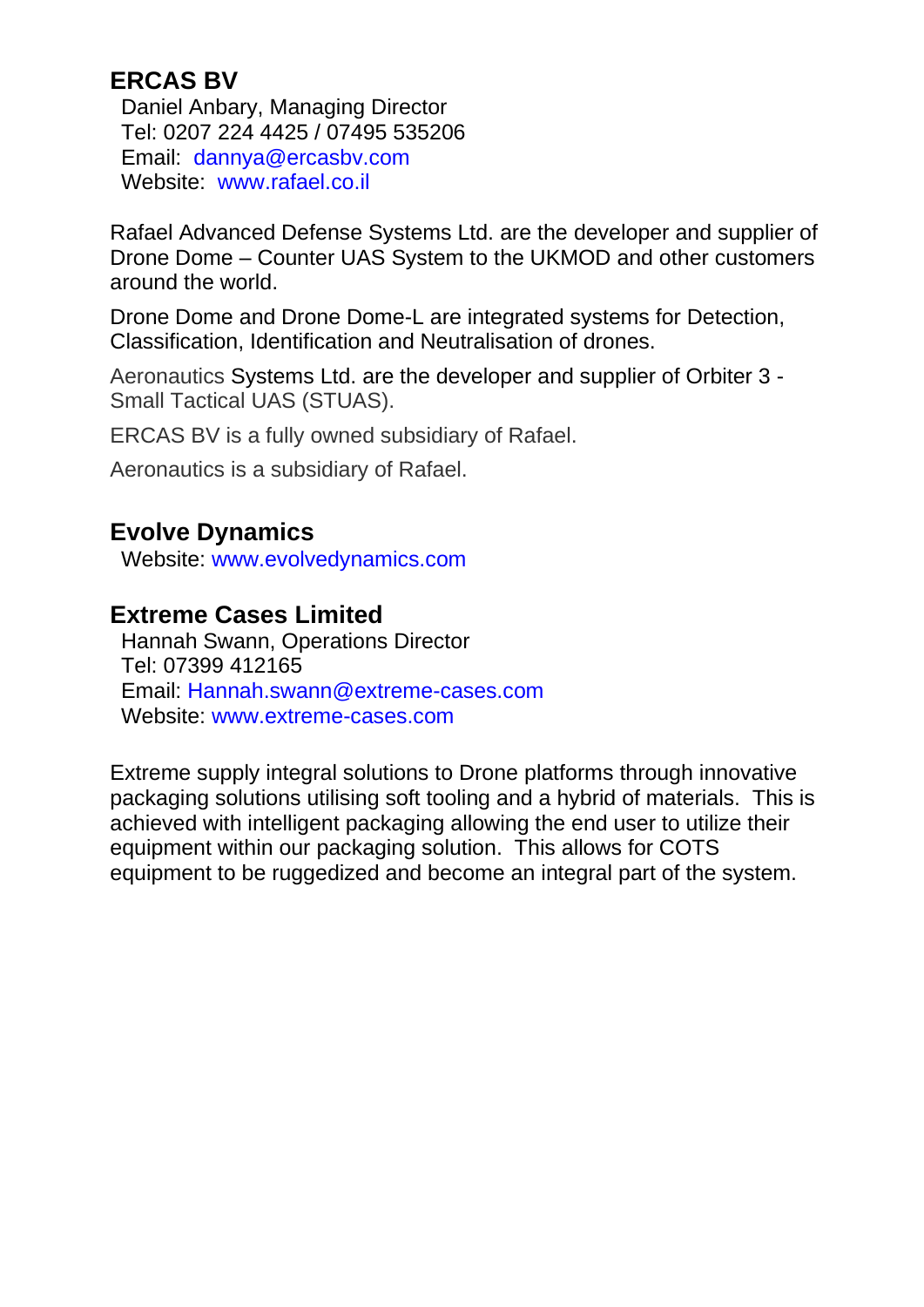# **FlareBright Ltd**

Chris Daniels, Chief Commercial Officer Tel: 07517 940575 Email: [chrisjwdaniels69@gmail.com](mailto:chrisjwdaniels69@gmail.com) Website: [www.flarebright.com](https://flarebright.com/)

FlareBright's SnapShot is an autonomous, image-capture nano-drone weighing 70 grams that works in most weather or wind conditions and in electromagnetically-denied areas (and gives off no emissions of any nature itself). In effect, a silent, high-tech boomerang glider that quickly and immediately captures images from 100m in the air. The system is rugged and simple - a quick shot in the direction you want to see and 10 seconds later the drone finds you and delivers 10 seconds of video and images from the vantage point of high up in the sky. To capture a different or adjacent area, simply fire the same drone again. This system is priced at a fraction of the price of competitors in the nano-drone space (which also means it is feasible to create swarms).

Our expertise and unique capability is the software that controls this autonomous glide path, as well as the electronics miniaturisation needed to create our nano-system.

## **Frazer-Nash Consultancy**

Nick Lakey, Business Manager Tel: 07738 740097 / 0117 922 6242 Email: [n.lakey@fnc.co.uk](mailto:n.lakey@fnc.co.uk) Website: [www.fnc.co.uk](http://www.fnc.co.uk/)

We understand, enable, and exploit future UAS capability for our customers across the civil, parapublic and defence sectors. Our work sees us applying a systems engineering approach to the full lifecycle (TRL 1-9), including:

- Requirements capture and development
- CONOPS/CONEMP development
- Concept development and detailed design
- Command and control architecture development
- Modelling and Simulation
- Prototype manufacture, testing, assessment, and demonstration
- Safety, Airworthiness, and certification strategy development
- Costs engineering

# **GE Aviation Ltd**

Website: [www.geaviation.com](http://www.geaviation.com/)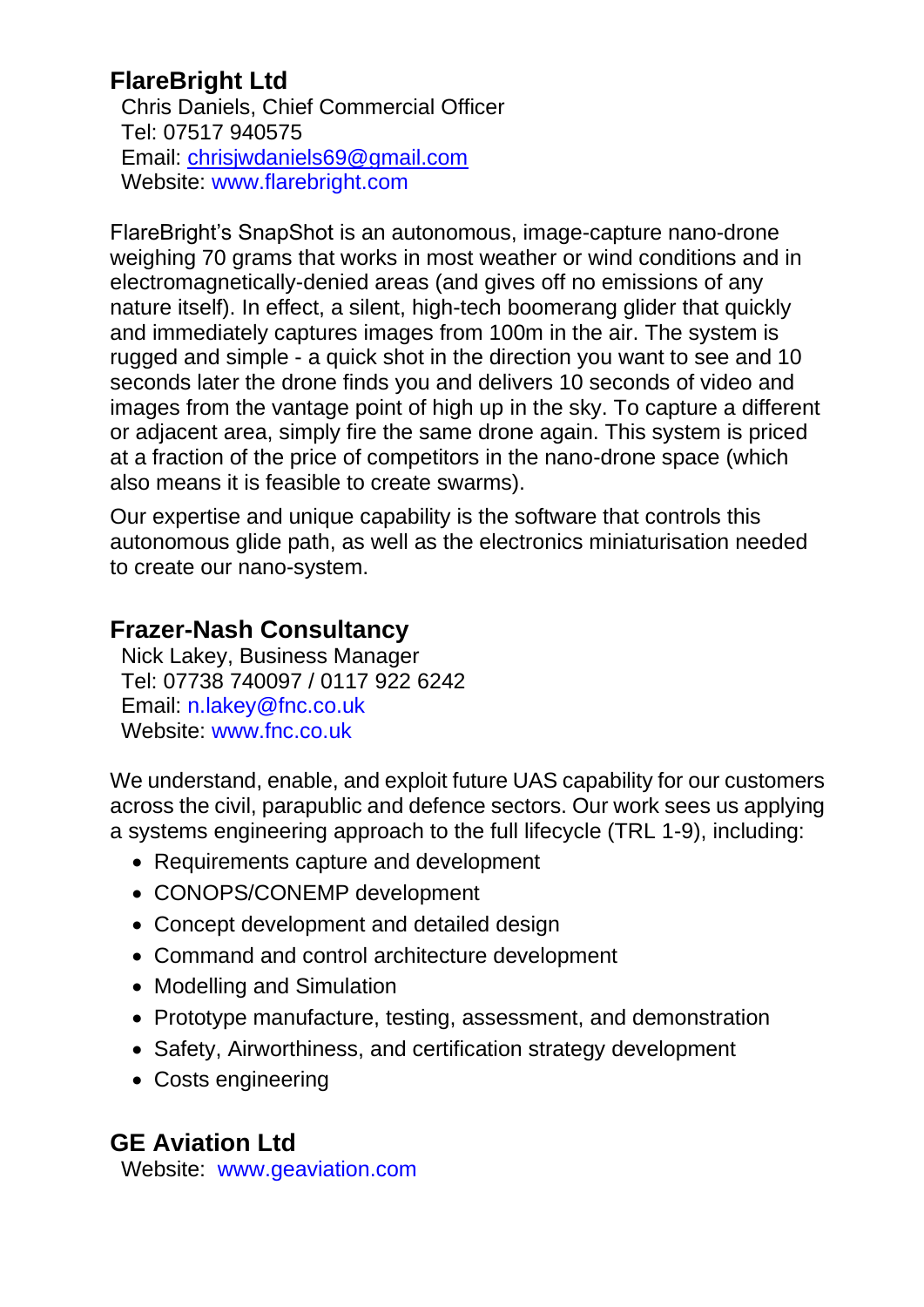## **Gibson Robotics**

Joe Gibson, Managing Director Tel: 07581 558852 Email: [joe@gibsonrobotics.uk](mailto:joe@gibsonrobotics.uk) Website: [www.gibsonrobotics.uk](http://www.gibsonrobotics.uk/)

Gibson Robotics is developing Red Kite, a fixed wing C-UAS platform capable of hunting down and capturing an aerial threat autonomously through advanced and high-resolution camera and radar techniques. Our expertise is primarily in developing autonomous (Human-on-the-loop) UAS platforms and our background is in defence, security, and SAR technologies.

## **Kirintec Ltd**

James Baker, Sales Director Tel: 01989 568350 Email: [jbaker@kirintec.com](mailto:jbaker@kirintec.com) Website: [www.kirintec.com](http://www.kirintec.com/)

Kirintec specialises in the design of innovative Counter-UAS, Electronic Warfare and Counter-IED technology. We actively monitor evolving global threats and use our experience to deliver battle proven capabilities across the world.

Our Sky Net C-UAS system is a TRL-9 system, backed by 24/7 support, installation, and training from our Electronic Warfare experts. Find out more at www.kirintec.com

## **L3-Harris**

Website: [https://www.l3harris.com](https://www.l3harris.com/en-gb/united-kingdom)

Drone Guardian is L3's complete C-UAS solution for defence and security customers. Based around our mature C2 data fusion software, coupled with proven sensors, Drone Guardian detects, tracks, and identifies drones, to provide commanders with actionable intelligence. The centralised C2 can be hosted on existing infrastructure, with distributed sensors optimised to meet the unique requirements of each deployment. L3's proven jamming technology ensures that all drone threats can be mitigated by the Drone Guardian system.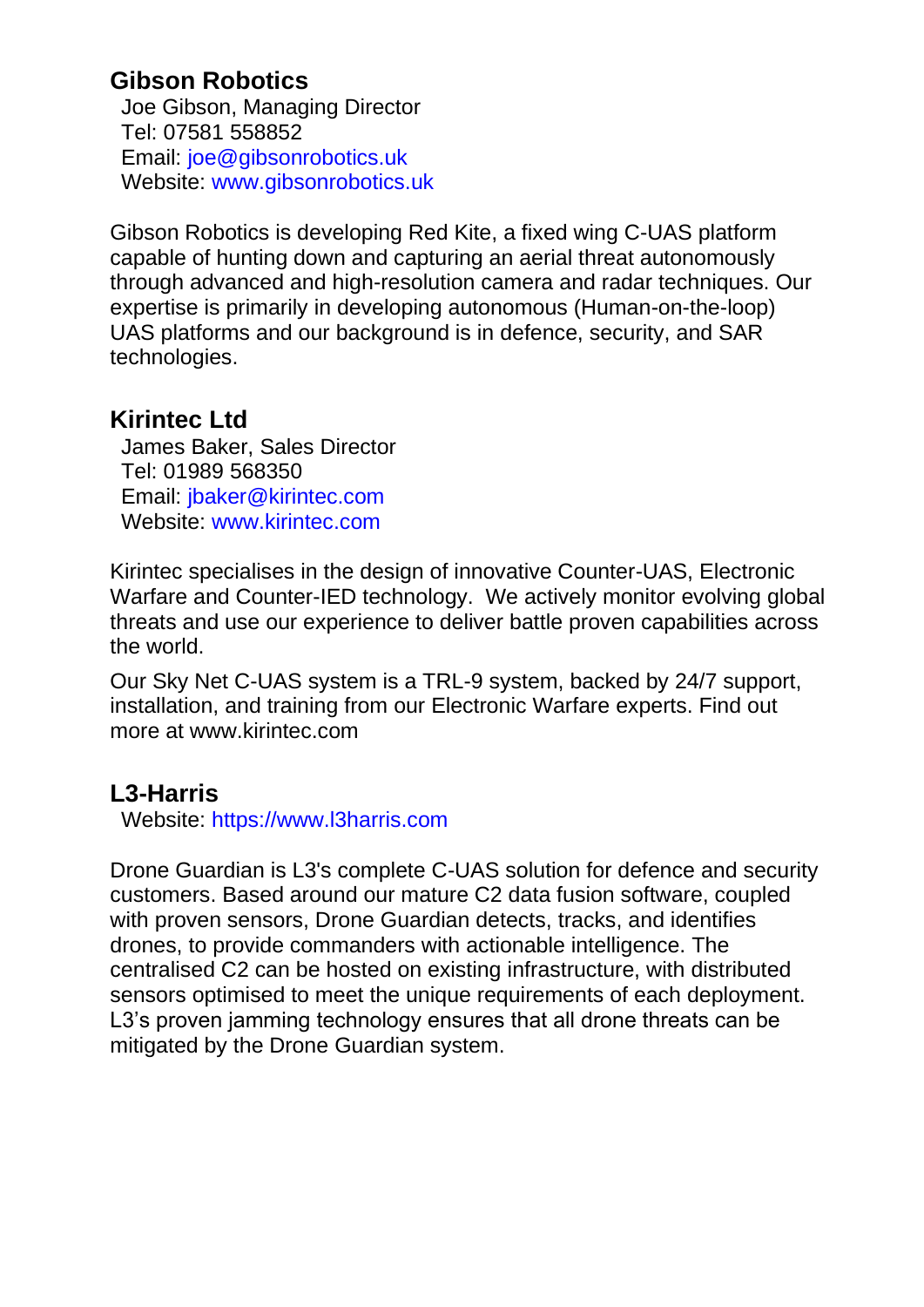# **Leonardo**

Matt Brown, Capability Manager Tel: 07590 136448 Email: [matt.brown@leonardocompany.com](mailto:matt.brown@leonardocompany.com) Website: [www.leonardocompany.com](http://www.leonardocompany.com/)

Leonardo is a global technology leader in the Defence, Aerospace and Security market areas.

We are a manufacturer both of manned and unmanned, fixed and rotary wing aircraft and component systems and of a wide range of advanced force protection, surveillance, target acquisition and strike capabilities, fielded across the UK, US, NATO and aligned markets.

Leonardo has led in the design and delivery of cost-effective, fullyintegrated solutions to meet the growing counter-UAS challenge.

# **LiveLink Aerospace**

Aleksander Kowalski, Business Development Director Tel: 07971 447407 Email: [aleks@livelinkaerospace.com](mailto:aleks@livelinkaerospace.com) Website: [www.livelinkaerospace.com](http://www.livelinkaerospace.com/)

Detector: Low power, portable, mesh radar with electronic conspicuity verification.

Central C3 secure system. Includes a two-way real-time app & 3D holographic display for real-time situational awareness by all users. Multiple inputs and outputs – do not have to be LiveLink products.

Effector capability of multiple attempts against multiple drones (Inc. Fixed-Wing) via an AI driven intercept protocol: capable of 'no fly' or 'nointercept' intelligence in concept and execution. New effectors being developed for other purposes

# **Lockheed Martin UK**

Richard Turner, Business Development Manager – Ground Based Air **Defence** Tel: 07805 802333 Email: [Richard.g.turner@lmco.com](mailto:Richard.g.turner@lmco.com) Website: [www.lockheedmartin.com](http://www.lockheedmartin.com/)

LMUK is an incumbent provider to the British Army through the Land Environment Air Picture Provision (LEAPP) and Air Sense & Warn (AS&W) capabilities. As a follow-on development, LMUK is developing SkyKeeper, a universal BMC4I capability that is agnostic to sensors and effectors; it therefore has potential utility in the C-UAS landscape.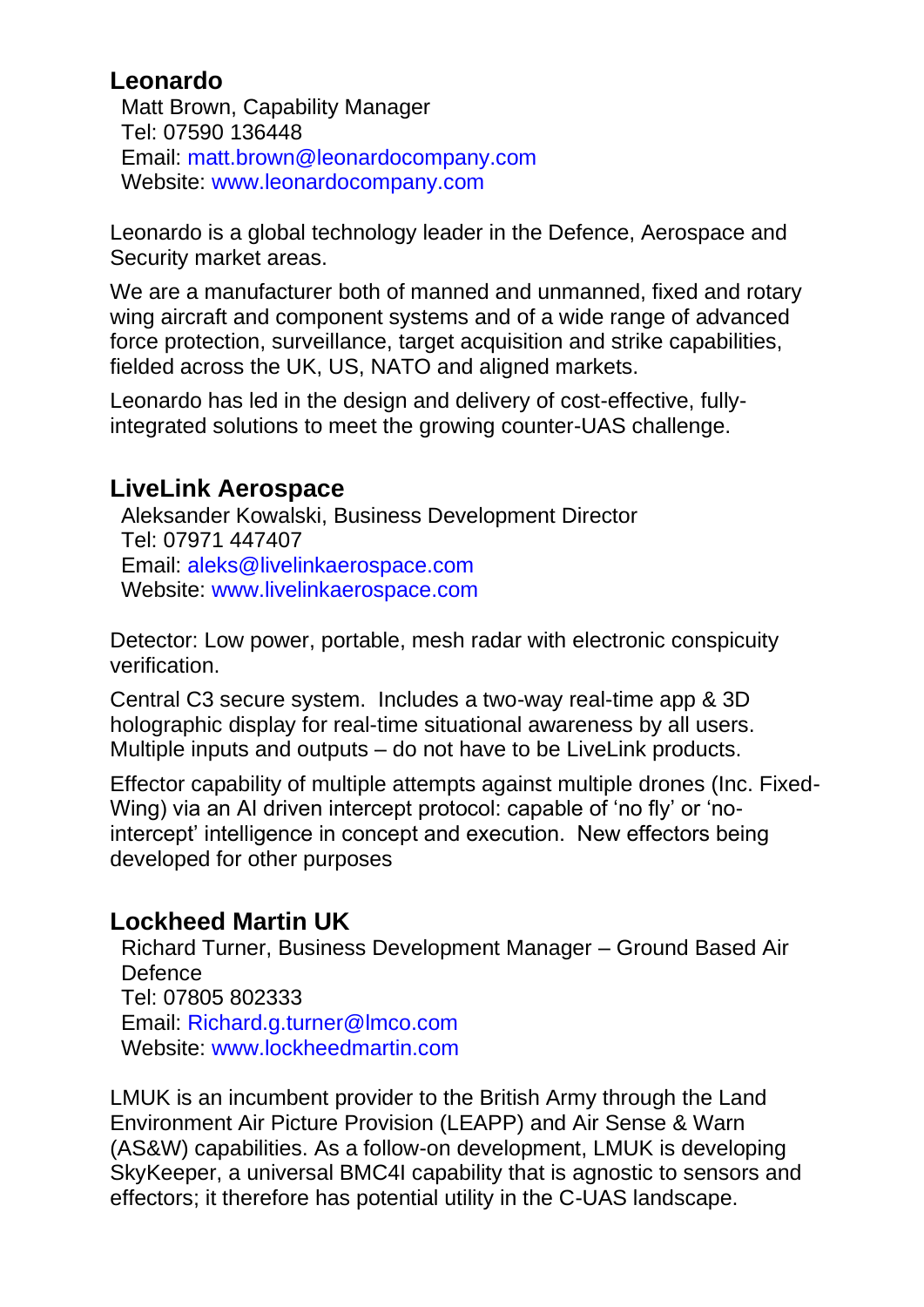## **Marlborough Communications Ltd**

Mark Harbin, Business Development Manager Tel: 07825 210454 Email: [markharbin@marlboroughcomms.com](mailto:markharbin@marlboroughcomms.com) Website: [www.marlboroughcomms.com](http://www.marlboroughcomms.com/)

Our Skyranger SUAS systems are developed for the most demanding UAS operators within the Defence and Security domain. The SkyRanger R70 establishes a new benchmark for small UAS performance and reliability based on expanded carrying capacity, open architecture, and advanced autonomy and artificial intelligence. Our multi-mission payloads provide ISR and payload delivery capabilities previously limited to much larger UAS. Optical sensors include the HDZoom 30 providing eyes-ontarget at distances up to 5 km and the EO/IR Mk-II for high-fidelity daylight and thermal imagery streamed securely anywhere in the world. With the Osprey, R70 operators can rapidly attach, carry, and deliver nearly any object up to 2 kg for forward resupply, asset extraction or other specialised missions.

## **maxon UK & Ireland Ltd**

Andrew Gibson, Sales Engineer - Aerospace Tel: 07900 997839 Email: [andrew.gibson@maxongroup.com](mailto:andrew.gibson@maxongroup.com) Website: [www.maxongroup.co.uk](http://www.maxongroup.co.uk/)

Maxon is a manufacturer of power dense brushed and brushless DC motors used in some of the most challenging environments on earth and beyond. With an established track record in aerospace, that knowledge has been used in the recent development of drone propulsion motors and electronic speed controllers. The range has products providing thrust from 800g to over 10kg and higher planned for the future.

#### **Meadow3 Ltd**

Steve Wensley, Director Tel: 07766 827125 Email: [steve@meadow3.co.uk](mailto:steve@meadow3.co.uk) Website: [www.meadow3.co.uk](http://www.meadow3.co.uk/)

Meadow3 are specialist in helping organisations capture and win business with a significant technical expertise and a background that includes many of the UK's flagship military and security programmes. We have a considerable interest in the developing economy around the use of drones in the UK and are helping organisations refine their strategy to address both the positive effects drones will provide the UK economy, and in countering their rogue and illegal use.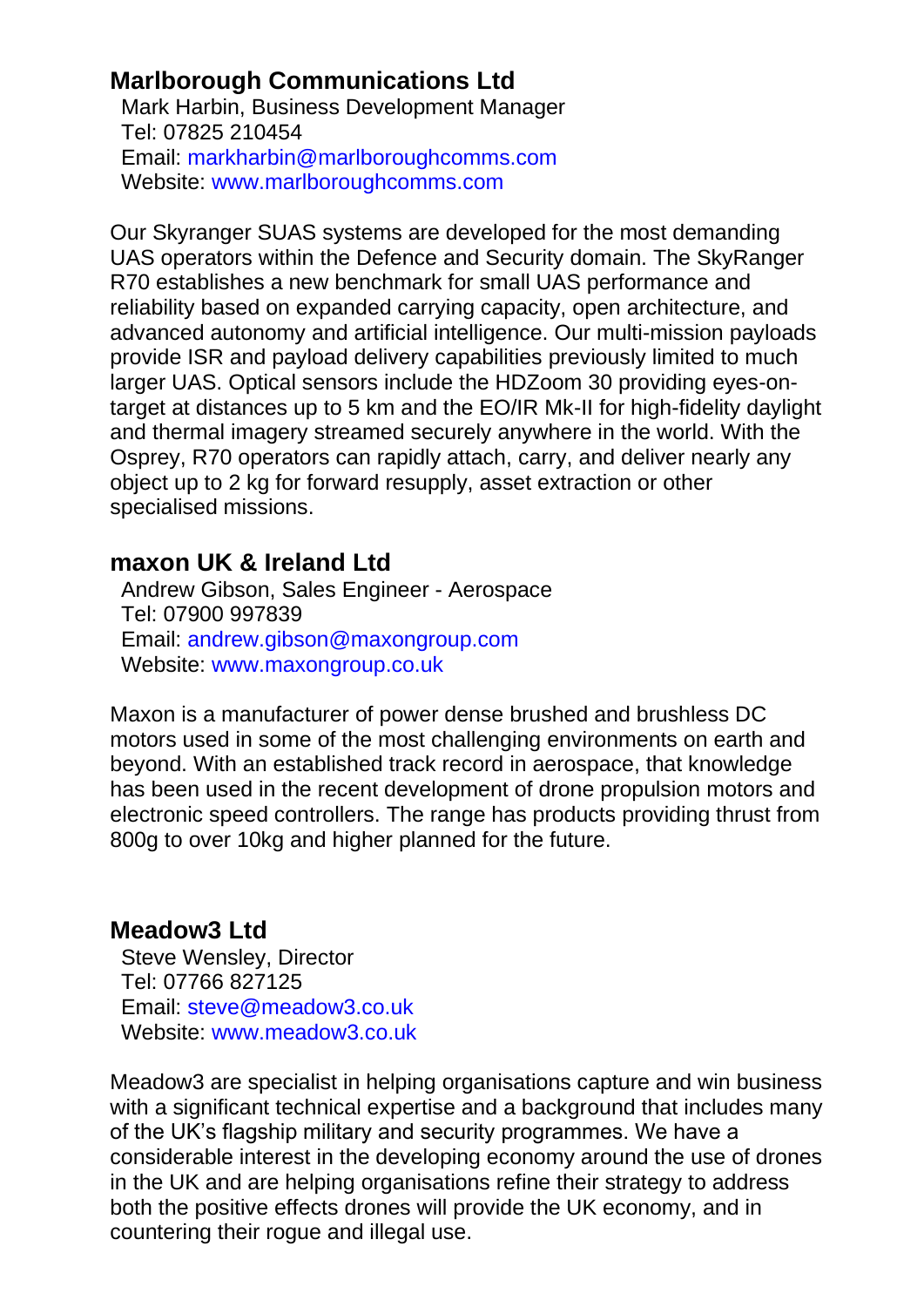## **METIS Aerospace Ltd**

Tony Burnell, CEO Tel: 01522 796125 Email: [tony@metisaerospace.com](mailto:tony@metisaerospace.com) Website: [www.metisaerospace.com](http://www.metisaerospace.com/)

METIS Aerospace Ltd provide products and services for the Aviation, Defence and Security industry. Specialist products and services include Signals Intelligence capabilities that include high fidelity drone detection, identification and tracking using the METIS SKYPERION product. SKYPERION is a meshed network system with a minimal SWaP with open architecture for integration with other sensor/systems. Identification of signal parameters allow output to programmable jamming systems allow a targeted mitigation.

#### **Moog Sensors and Surveillance Systems (MoogS3)**

Richard Allen-Miles, International Business Development Contact Number: 07827 930841 Email: [rmiles@moog.com](mailto:rmiles@moog.com) Website: [www.moogs3.com](http://www.moogs3.com/)

Utilising the motion control expertise of Moog we specialise in High Performance Positioners, Electro Optical/Infrared cameras, and Tracking Systems optimised for Counter-UAS missions.

We have been a provider of Counter-UAS As-A-Service for several Special Event Assessment Rated activities and are the current C-UAS AAS provider for NASA Kennedy Space Centre. We are a provider to the Federal Bureau of Investigations.

Our team of engineers specialise in integration of disparate systems into a Common Operating Picture.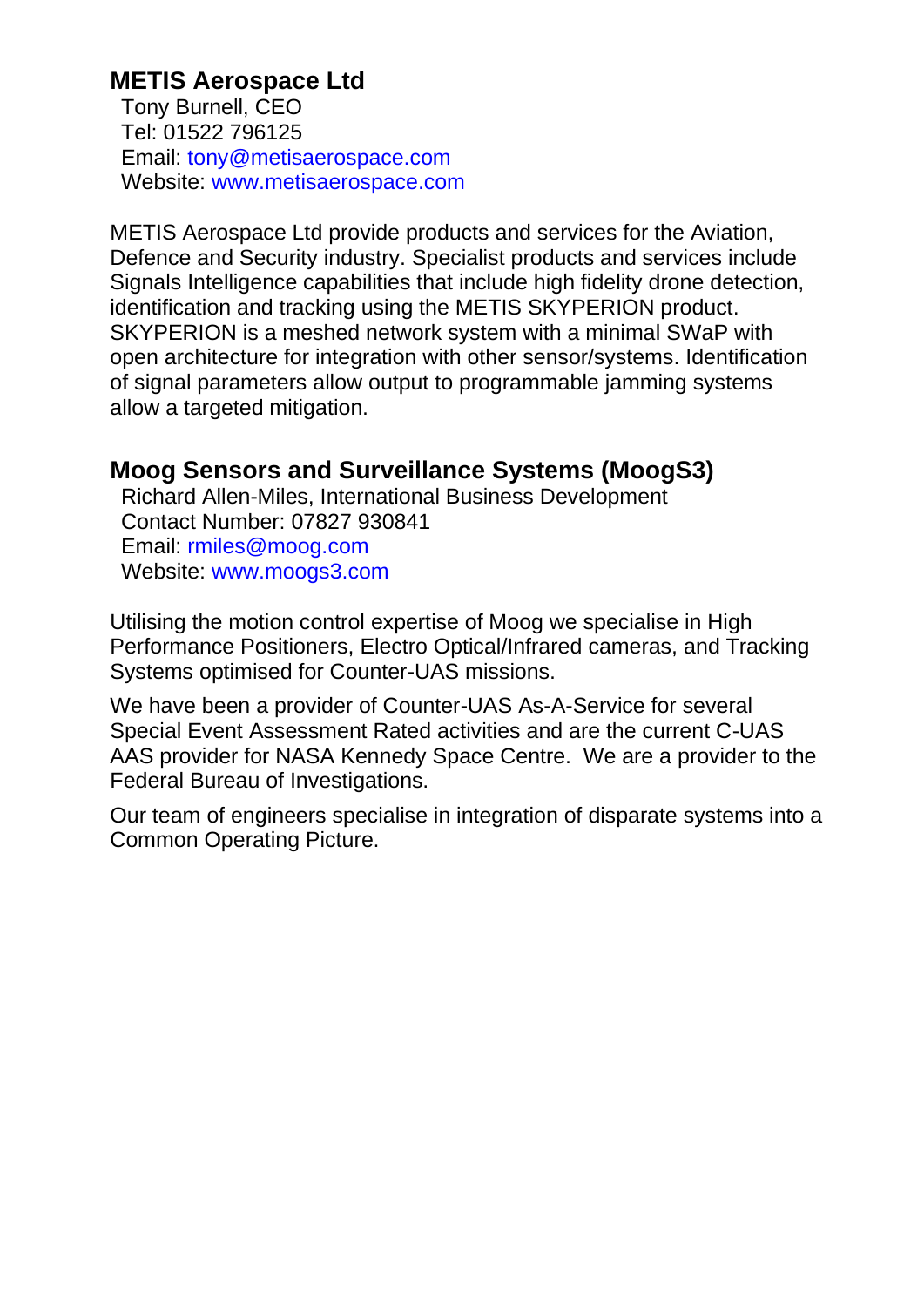# **Nexus Nine Ltd**

Lee Mansell, CEO Tel: 07917 391304 Email: [lee@nexusnine.co.uk](mailto:lee@nexusnine.co.uk) Website: [www.nexusnine.co.uk](http://www.nexusnine.co.uk/)

We provide the following to Government, OEMs, and users: Test & Evaluation of:

- CUAS sensors / integrated systems
- UAVs / GCS
- 'Sandbox' trials of sensors / systems

Specialist consultancy:

- UAS Threat / Vulnerability assessments
- Operational Requirements
- Procurement support
- Deployment / CONOPS of UAS/CUAS systems

Drone Operations / Training:

- 'Zero' hours to advanced BVLOS
- Specialist operator training (e.g. emergency services)
- Specialist drone flying services:
	- o BVLOS (surveys, surveillance)

Complex flying (proximity to structures / persons)

# **Operational Solutions Ltd**

Sam Lowe, Business Development Manager Tel: 0118 9701 103 Email: [admin@operationalsolutions.co.uk](mailto:admin@operationalsolutions.co.uk) Website: [www.operationalsolutions.co.uk](http://www.operationalsolutions.co.uk/)

OSL offers the following Counter Drone services:

- Threat assessment
- Operator Training
- Sensor supply (radar, RF, EO/IR, acoustic)
- System Integration
- Proprietary command and control / cross-spectrum fusion system
- Installation
- System / sub-system test and evaluation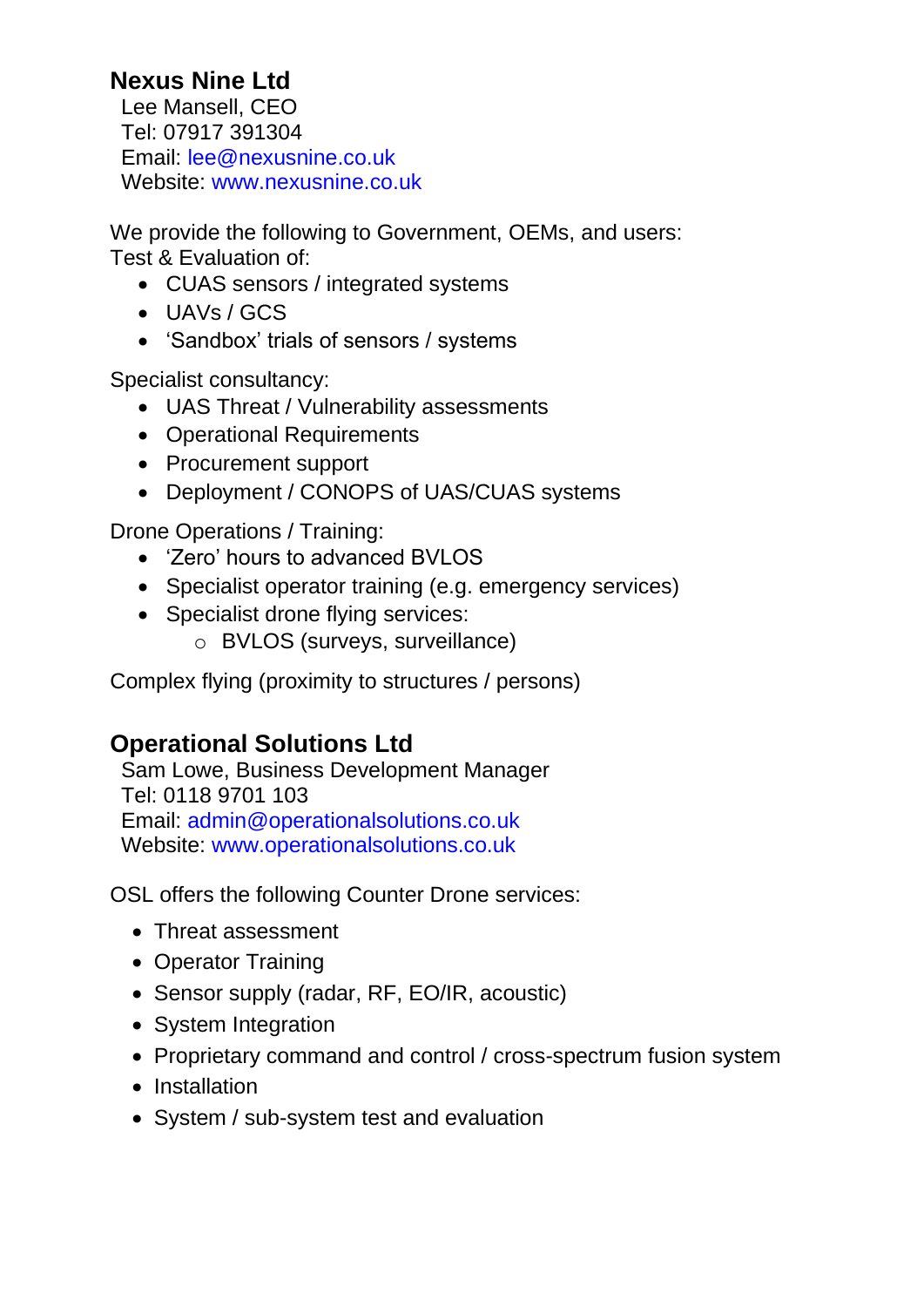## **Overview Ltd**

Ian Cox, Business Development Manager Tel: 020 8875 0984 Email: [ian.cox@overview.co.uk](mailto:ian.cox@overview.co.uk) Website: [www.overview.co.uk](http://www.overview.co.uk/)

Overview designs and manufactures world class pan and tilt motion platforms based on its range of intelligent brushless DC motor technology, iBLDC.

These components and subsystems can be used either onboard a UAV to drive a payload or as part of a radar-based counter UAV product suite. Overview has several partners producing and marketing such solutions today.

## **PDA Electronics Ltd**

Andy Loakes. MD Tel: 01494 257911 / 07785 315166 Email: [andy@pdaelectronics.com](mailto:andy@pdaelectronics.com) Website: [www.repulsedrones.com](http://www.repulsedrones.com/)

PDA design and market a complete anti-drone protection/ detection product range from small handheld devices to major installations for protection of large areas. Repulse products are classified and can only be sold to overseas countries subject to MOD approval.

# **Peli Hardigg UK Ltd**

Maurice Morsia, Business Development Manager Tel: 07931 374780 Email: [Maurice.morsia@peli.com](mailto:Maurice.morsia@peli.com) Website: [www.peli.com](http://www.peli.com/eu/en/professional/custom-cases/)

The World's largest manufacturer of military and aerospace approved reusable, recyclable, plastic shipping, and storage containers. We have proudly developed custom solutions for the transport and packaging needs of the military for 50 years. Our innovative products enable sensitive equipment to travel through hostile environments and arrive operational. Tested in combat situations. Customers include some of the largest companies in the world. Our Ashford UK based engineering, design and manufacturing team are the leaders in the field, delivering large-scale container projects for the most demanding applications.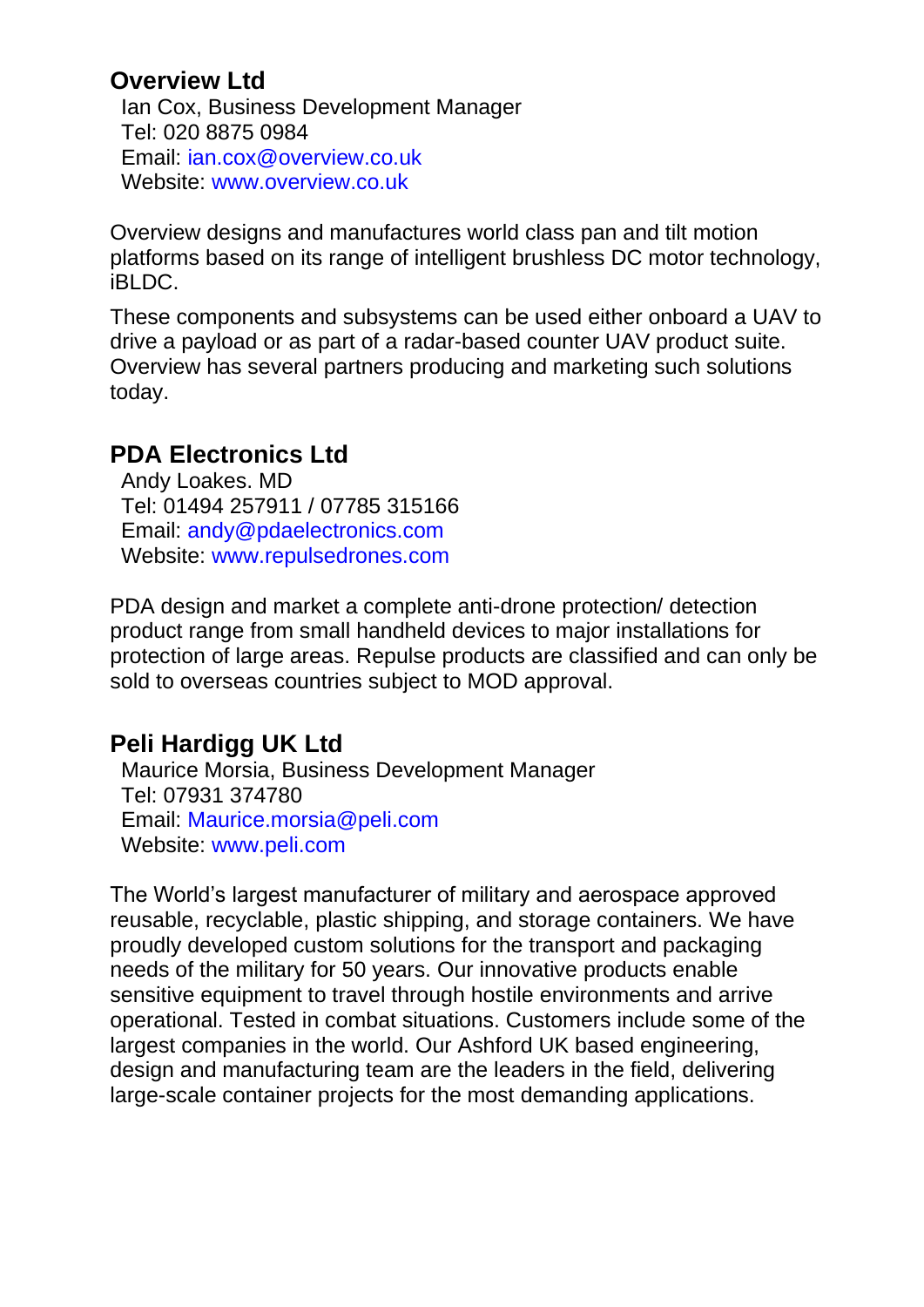# **Plextek Services Ltd**

Peter Doig, Head of Defence Tel: 01799 533249 Email: [defence@plextek.com](mailto:defence@plextek.com) Website: [www.plextek.com](http://www.plextek.com/)

Plextek solves **your business'** hardest technology challenges in sensing, data collection and communications. Our people provide **client solutions** that simply could not be sourced from elsewhere to give **you** the market edge.

A **leading developer** of advanced concepts and technologies for small drones which are ready for exploitation:

- conformal antennas;
- mm-wave micro-radar:
- fractionated electronic support measures (ESM); and
- a common RF ecosystem covering communications, electronic attack, ESM, and radar based on software defined radio architecture.

## **Primetake Ltd**

Brian Jeffrey, Head of Sales and Marketing Tel: 07872 853647 Email: [brian.jeffrey@primetake.com](mailto:brian.jeffrey@primetake.com) Website: [www.primetake.com](http://www.primetake.com/)

Primetake produce an innovative 12G shotgun fired anti-drone round giving the user a solution that is both low cost and easily deployed. The round comprises five projectiles held together with high tensile cord which expands to 1.5m wide within 10m of firing from the weapon. The effective engagement distance is up to 100m and it is safe for use in populated areas if fired at a minimum 20 angle from the horizontal.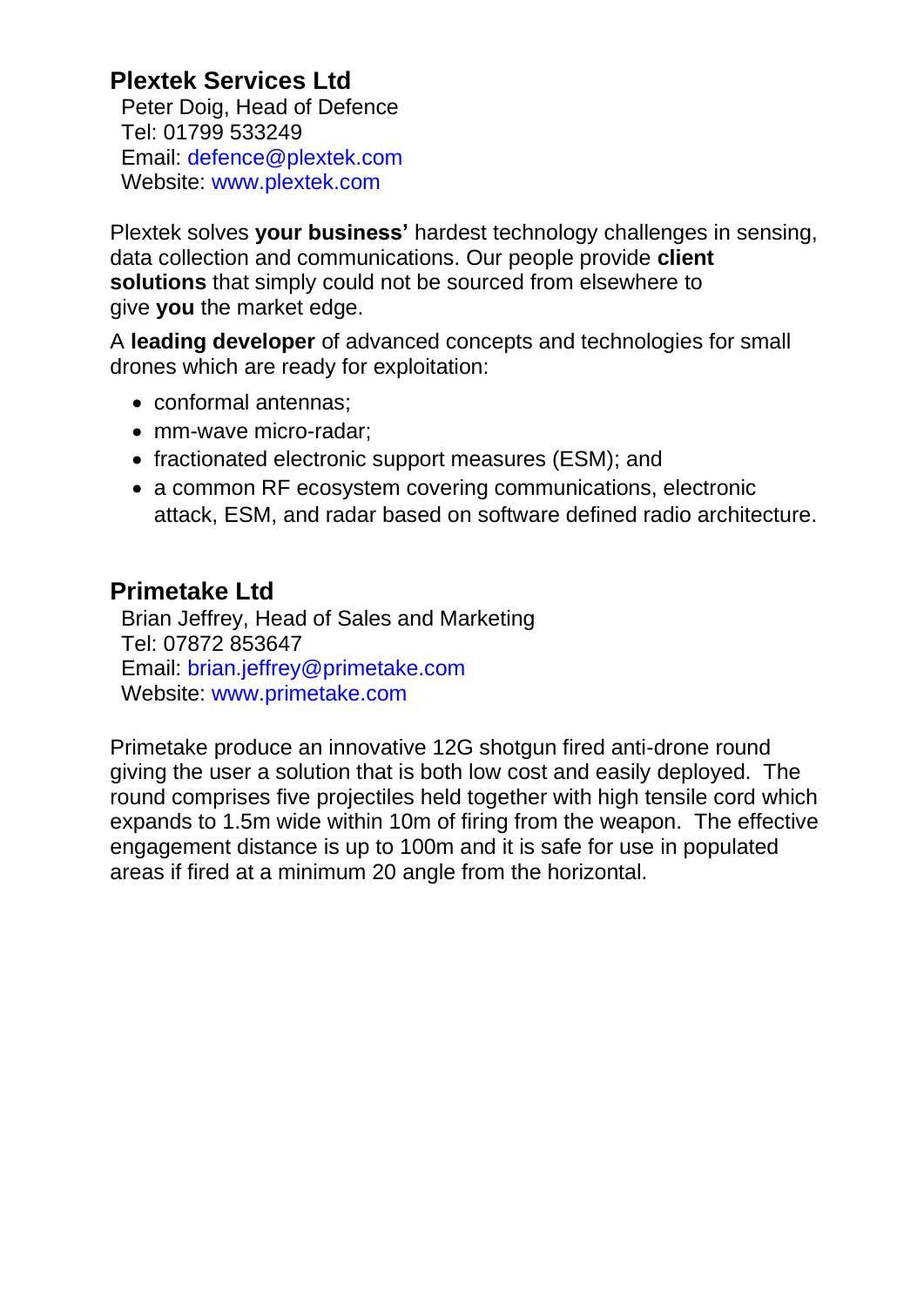# **QinetiQ PLC**

Dave Anstey, Business Development Lead – C-UAS / EW Tel: 07824 560481 Email: [dranstey@qinetiq.com](mailto:dranstey@qinetiq.com) Website: [http://www.qinetiq.com/what-we-do/c4isr/counter-drone](http://www.qinetiq.com/what-we-do/c4isr/counter-drone-systems)[systems](http://www.qinetiq.com/what-we-do/c4isr/counter-drone-systems)

QinetiQ is an integrated global defence and security company, operating at the leading edge of science and engineering. Driven by innovation and trusted by governments worldwide to deliver industry leading surveillance, communications, radar and the Obsidian Counter-Drone system. Obsidian delivers highly reliable, future-proof, micro-Doppler radar based, drone detection, with accurate, real-time, 3D location and tracking for multiple drone engagement and an open API to facilitate rapid integration into existing surveillance systems and environment specific sensors.

# **Radnor Range Ltd**

Tim Vaughan, Business Development Director Tel: 07884 002076 Email: [tim.vaughan@radnor.org.uk](mailto:tim.vaughan@radnor.org.uk) Website: [www.radnor.org.uk](http://www.radnor.org.uk/)

Radnor Range provides a discreet and secure safe space for the Test & Evaluation (T&E) of drones and Unmanned Air Systems (UAS). We are available for a variety of drone and counter-drone activities, for example jamming, counter-measures, tracking, active and passive sensors, flying, detection, cameras, weaponisation, flying training, search, EOD/IED and customer demos. The flying environment at Radnor would support single or multiple drones to test teaming and swarming systems.

# **Saab**

Andrew (Andy) Thomson, Director, UK Marketing and Sales (Surveillance) Tel: 07885 210221 Email: [andrew.thomson@saabgroup.com](mailto:andrew.thomson@saabgroup.com) Website: [www.saabgroup.com](http://www.saabgroup.com/)

Within its global Defence portfolio, Saab's Surveillance Business Area designs, manufactures and integrates cutting-edge sensor systems. In particular, Saab's ELSS (Enhanced Low, Slow and Small) software, deployed on any of the Saab Giraffe family of radars, offers high accuracy, long range, low false alarm detection and classification of drones in highclutter environments. Integrated end-to-end C-UAS systems can be tailored to customer requirements in collaboration with other Saab Business Areas or industry partners.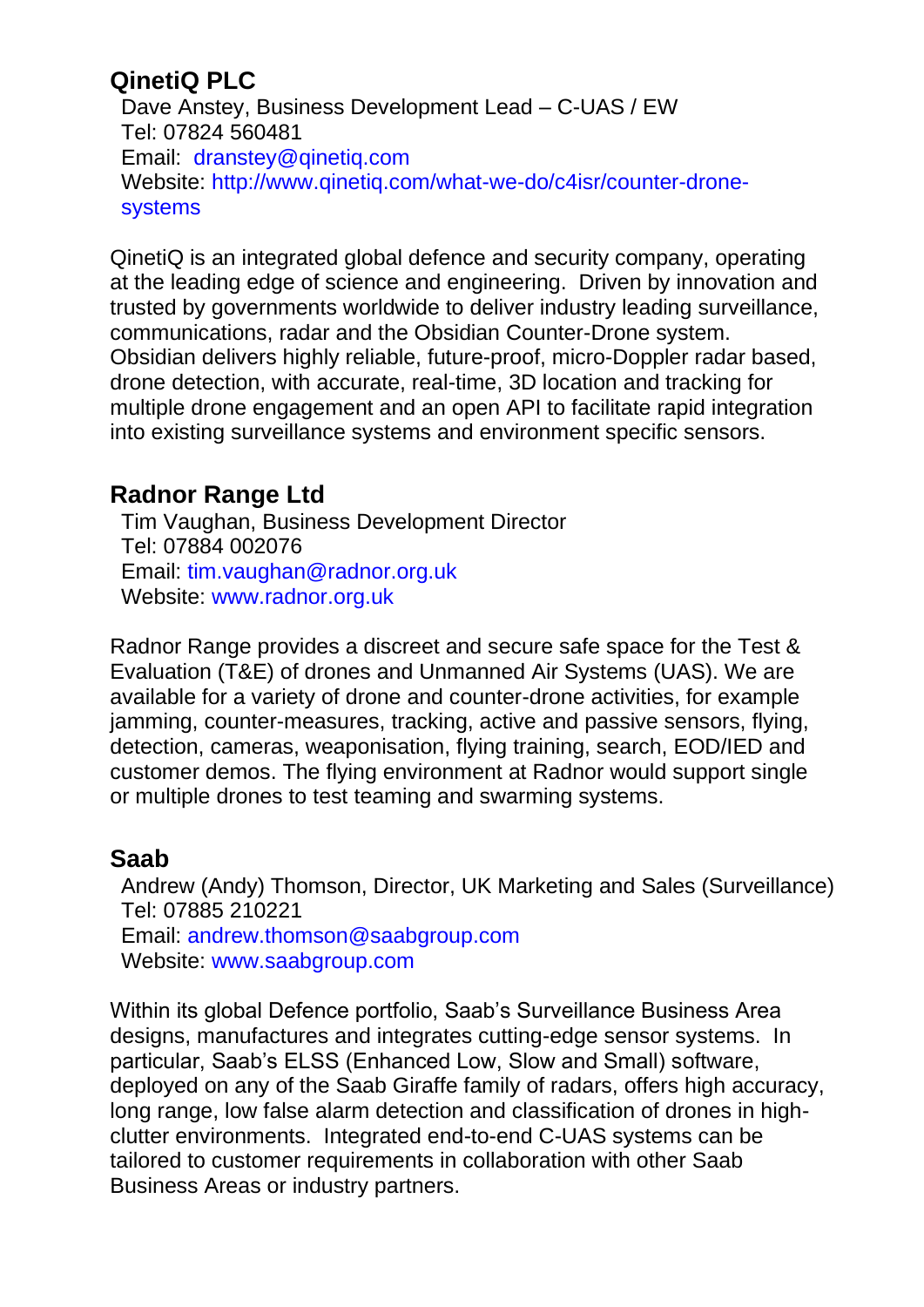# **SteelRock Technologies Ltd**

James Browning, COO Tel: 020 7491 8183 Email: [jb@sruav.co.uk](mailto:jb@sruav.co.uk) Website: [www.sruav.co.uk](http://www.sruav.co.uk/)

SteelRock Technologies designs, develops, manufactures, and assembles next-generation counter-UAV and UAV systems for government, military, and commercial end-users.

SRT's advanced counter-UAV systems provide a next-generation capability to address the critical threat posed by the intrusive, nuisance and deadly use of commercial UAVs.

SRT's UAV systems are designed to deliver significant cost-savings in the supply of unmanned aerial systems capable of undertaking the roles currently being filled by manned helicopter, planes, and large fixed-wing UAV platforms.

# **Stellar Advanced Concepts Ltd**

Michael Newsam, Managing Director Tel: 07376 217 285 Email: [mnewsam@stellar-ac.com](mailto:mnewsam@stellar-ac.com)

Specialist in Shape Adaptive structures & mechanisms R&D for Aerospace and Defence. Active collaborations with the University of Bristol, City, The University of London, TU Delft and RWTH Aachen Institute of Textile Technology: Including bio-inspired morphing, leading/trailing edge elements, targeting UXV performance enhancements (E.G.: Maneuverability/Drag/Noise/Stowage).

Collaboration and offsetting offerings with Netherlands via affiliate company Stellar Space Industries B.V. (E.G.: Contacts at NLR, RNLAF Air Innovation Centre, TNO, Airbus DS NL, Marshall Aerospace NL, ESA ESTEC).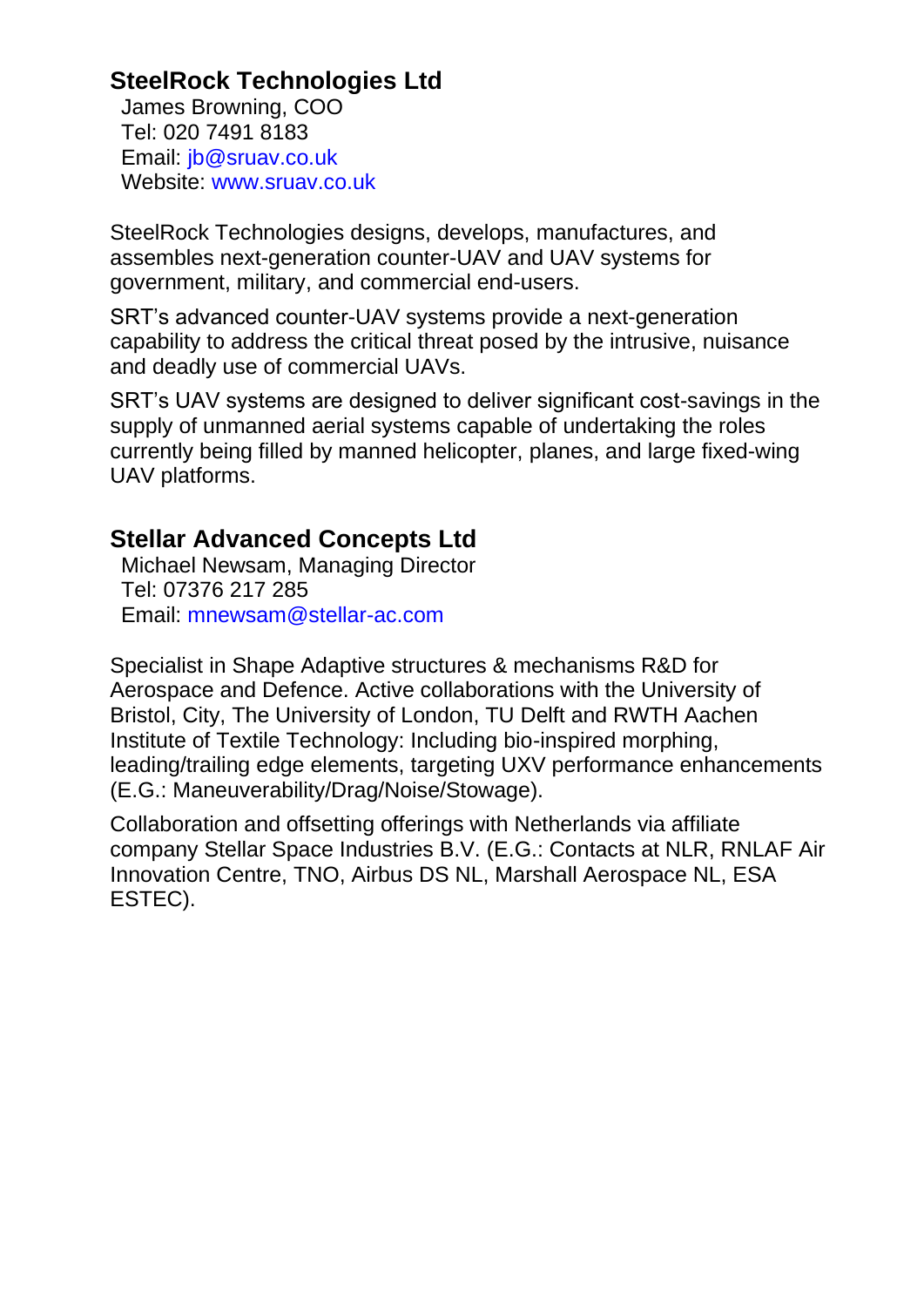# **TEKEVER Ltd**

Mark Baxter, Business Development Tel: 02380 970650 Email: [mark.baxter@tekever.com](mailto:mark.baxter@tekever.com) Website: [www.airray.tekever.com](http://www.airray.tekever.com/)

TEKEVER offer customisable end-to-end solutions using our existing products or conducting design and build projects for new systems, delivering mission critical data where and when it's needed. TEKEVER are also able to supply the necessary personnel to support a variety of land based and maritime missions. TEKEVER have a track record of providing UAS based fully managed surveillance services and winning ground-breaking research projects.

Offerings:

- AR4 UAS
- AR3 UAS
- AR5 UAS
- Design/Build services
- Research Expertise

## **Teledyne**

Tel: 01274 531602 Email: [salestds@teledyne.com](mailto:salestds@teledyne.com) Website: [www.teledynedefence.co.uk](https://www.teledynedefence.co.uk/2021)

# **Tethered Drone Systems Ltd**

Jim Gibson, Managing Director Tel: 079127 70845 Email: [jgibson@tethereddronesystems.co.uk](mailto:jgibson@tethereddronesystems.co.uk) Website: [www.tethereddronesystems.co.uk](http://www.tethereddronesystems.co.uk/)

TDS have created a Tethered UAS, the only one fully designed, developed, and manufactured in the UK with its capabilities, with extended flight duration of 24+ hours and secure communication via the tether. The platform can carry a range of interchangeable payloads to meet all client needs, including C-UAS technologies. Multi use for broadcasters - especially outdoor sporting events, plus blue light services including SAR, with autonomous flight this system will revolutionize TUAS deployment.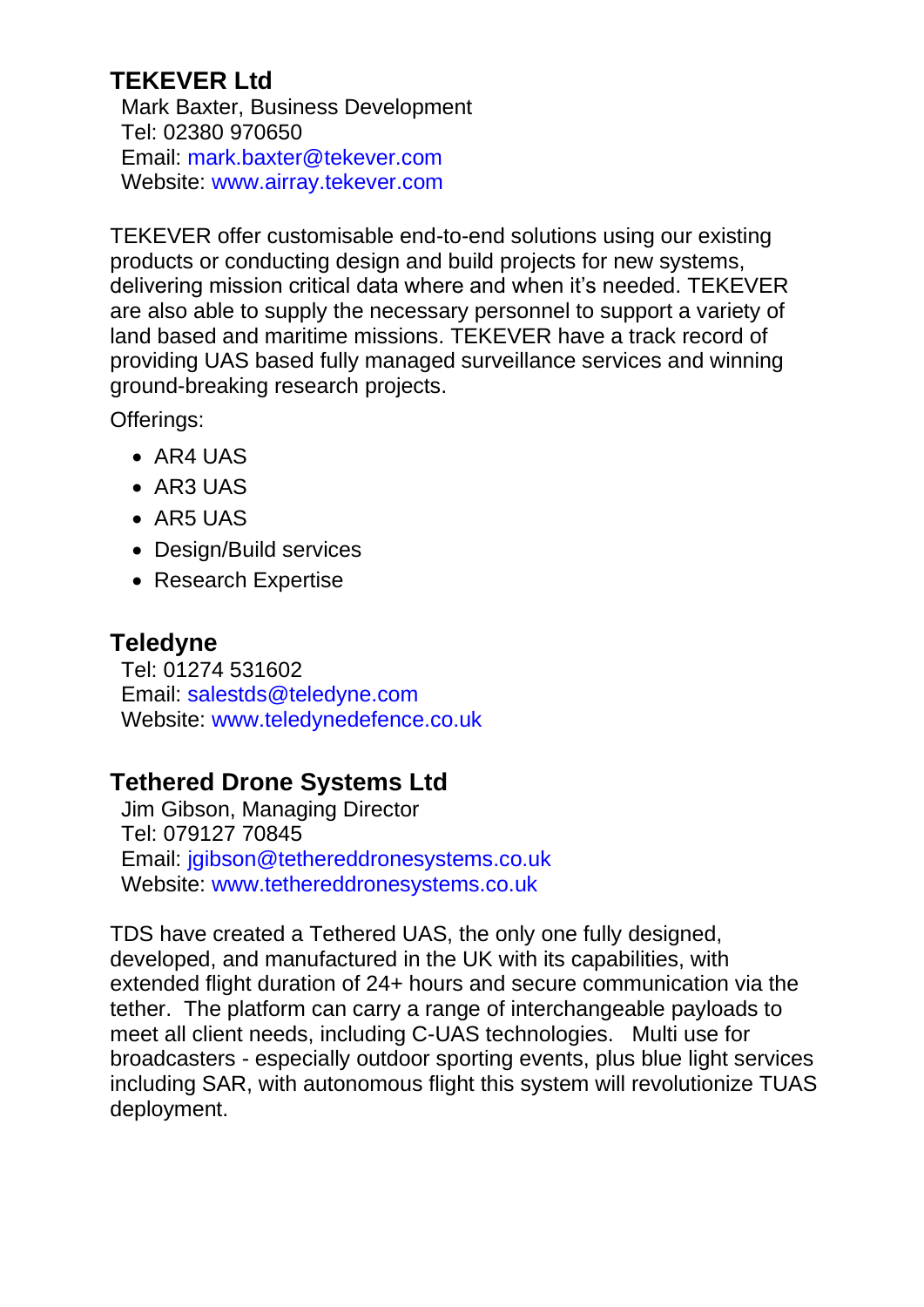## **Thales UK**

Alan Miller, Chief Technologist Tel: 07969 852762 Email: [alan.w.miller@uk.thalesgroup.com](mailto:alan.w.miller@uk.thalesgroup.com) Website: [www.thalesgroup.com](http://www.thalesgroup.com/)

#### **tlmNexus**

Sophie Phillips, Business Development Lead Tel: 01273 003405 Email: [sphillips@tlmnexus.com](mailto:sphillips@tlmnexus.com) Website: [www.tlmnexus.com](http://www.tlmnexus.com/)

tlmNexus provides systems and services for platform/fleet through-life support management. Our embedded personnel and web-based tools align people, processes, and information to bring better value for money, work-flow efficiency, and watertight compliance.

We support drone operators maintain compliance to regulatory frameworks by creating and updating structured documents and associated evidences to meet CAA and MAA regulations. We mitigate risk and ensure compliance by maintaining platform information, associated evidences, and decisions with an auditable record.

## **University of St Andrews**

Duncan Robertson, Principal Research Fellow Tel: 01334 467307 Email: [dar@st-and.ac.uk](mailto:dar@st-and.ac.uk) Website: [www.st-and.ac.uk](http://www.st-and.ac.uk/)

The Millimetre Wave Group in the School of Physics & Astronomy at the University of St Andrews has been undertaking research into the use of millimetre wave radar for the detection and classification of drones for several years. Millimetre wave radar is advantageous for drone detection as it offers the potential for low-cost, compact sensors suitable for relatively short-range (sub-km) applications. Recently we have developed and begun trialing a TRL 4/5 prototype drone detection radar with 360 degree azimuth coverage which incorporates real-time drone classification algorithms.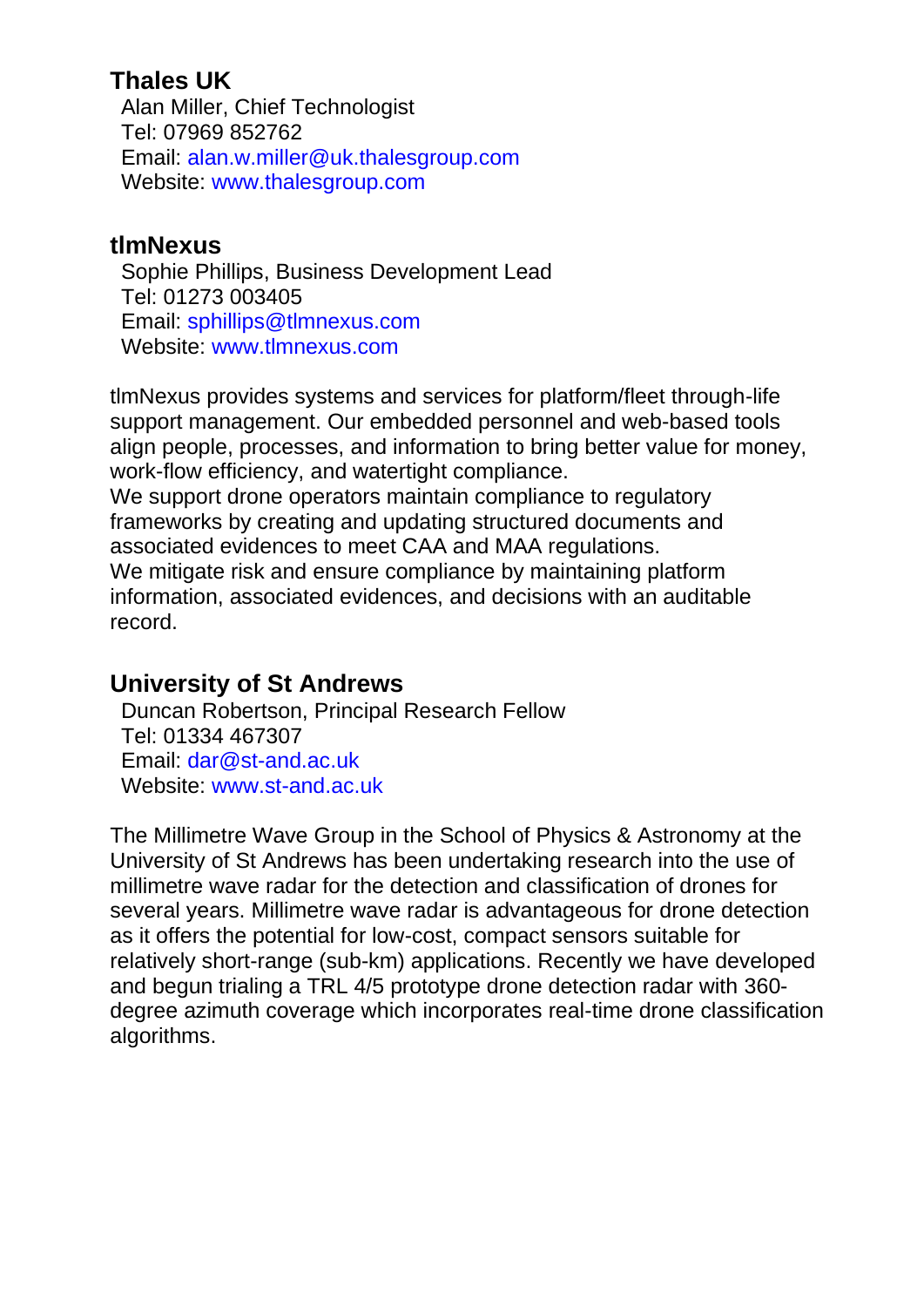## **VIZGARD**

Alex Kehoe, CEO Tel: 020 8050 1063 Email: [alex@vizgard.com](mailto:alex@vizgard.com) Website: [www.vizgard.com](http://www.vizgard.com/)

**VIZGARD** is a multi-award-winning SME building a safer future by automating time-critical Security and Defence optical systems that traditionally require repetitive or prolonged monitoring.

Optimised for ultimate on-the-edge performance, their autonomy-enabling AI engine, FortifAI, provides long-range visual intelligence, external sensor fusion and low-latency platform control for reducing false alarms and operator burden.

For increased situational awareness, several state-of-art computer vision capabilities are combined into this easily integrated, platform-agnostic software application for ground and air-based counter-UAS solutions.